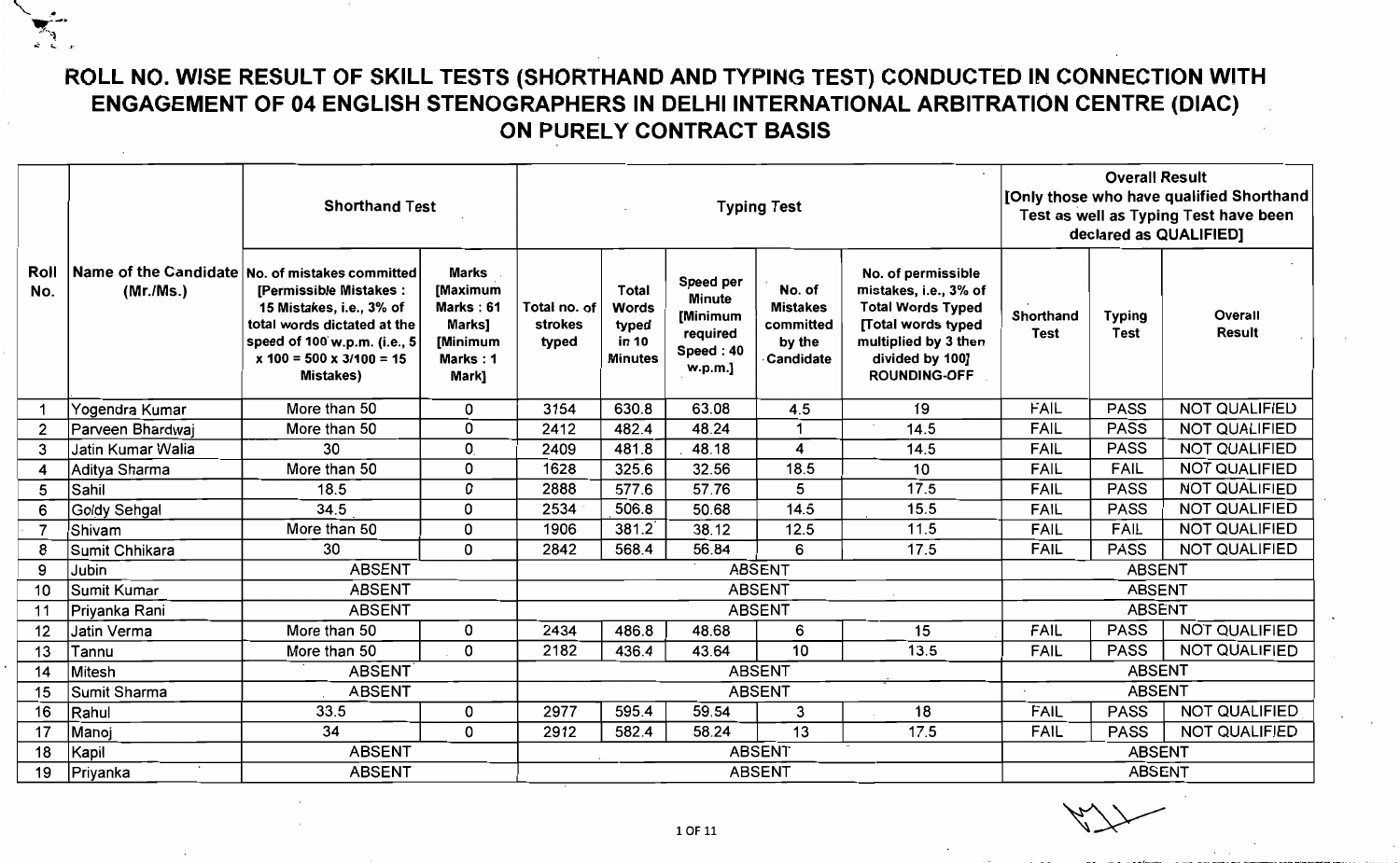|             |                         | <b>Shorthand Test</b>                                                                                                                                                                                                  |                                                                                  |                                  |                                                           | <b>Typing Test</b>                                                         |                                                               | <b>Overall Result</b><br>[Only those who have qualified Shorthand<br>Test as well as Typing Test have been<br>declared as QUALIFIED]                            |                          |                              |                          |
|-------------|-------------------------|------------------------------------------------------------------------------------------------------------------------------------------------------------------------------------------------------------------------|----------------------------------------------------------------------------------|----------------------------------|-----------------------------------------------------------|----------------------------------------------------------------------------|---------------------------------------------------------------|-----------------------------------------------------------------------------------------------------------------------------------------------------------------|--------------------------|------------------------------|--------------------------|
| Roll<br>No. | (Mr./Ms.)<br>$\epsilon$ | Name of the Candidate No. of mistakes committed<br>[Permissible Mistakes:<br>15 Mistakes, i.e., 3% of<br>total words dictated at the<br>speed of 100 w.p.m. (i.e., 5<br>$x 100 = 500 x 3/100 = 15$<br><b>Mistakes)</b> | <b>Marks</b><br>[Maximum<br>Marks: 61<br>Marks]<br>[Minimum<br>Marks: 1<br>Mark] | Total no. of<br>strokes<br>typed | <b>Total</b><br>Words<br>typed<br>in 10<br><b>Minutes</b> | Speed per<br><b>Minute</b><br>[Minimum<br>required<br>Speed: 40<br>w.p.m.] | No. of<br><b>Mistakes</b><br>committed<br>by the<br>Candidate | No. of permissible<br>mistakes, i.e., 3% of<br><b>Total Words Typed</b><br>[Total words typed<br>multiplied by 3 then<br>divided by 100]<br><b>ROUNDING-OFF</b> | Shorthand<br><b>Test</b> | <b>Typing</b><br><b>Test</b> | Overall<br><b>Result</b> |
| 20          | Riya                    | <b>ABSENT</b>                                                                                                                                                                                                          |                                                                                  |                                  |                                                           |                                                                            | <b>ABSENT</b>                                                 |                                                                                                                                                                 |                          | <b>ABSENT</b>                |                          |
| 21          | Ritika                  | <b>ABSENT</b>                                                                                                                                                                                                          |                                                                                  |                                  |                                                           |                                                                            | <b>ABSENT</b>                                                 |                                                                                                                                                                 |                          | <b>ABSENT</b>                |                          |
| 22          | Sagar Verma             | More than 50                                                                                                                                                                                                           | 0                                                                                | 2228                             | 445.6                                                     | 44.56                                                                      |                                                               | 13.5                                                                                                                                                            | <b>FAIL</b>              | <b>PASS</b>                  | <b>NOT QUALIFIED</b>     |
| 23          | Gulshan                 | 22.5                                                                                                                                                                                                                   | 0                                                                                | 2810                             | 562                                                       | 56.2                                                                       | 8.5                                                           | $\overline{17}$                                                                                                                                                 | <b>FAIL</b>              | <b>PASS</b>                  | <b>NOT QUALIFIED</b>     |
| 24          | Piyush                  | <b>ABSENT</b>                                                                                                                                                                                                          |                                                                                  |                                  |                                                           |                                                                            | <b>ABSENT</b>                                                 |                                                                                                                                                                 |                          | <b>ABSENT</b>                |                          |
| 25          | Ghritika Choudhary      | <b>ABSENT</b>                                                                                                                                                                                                          |                                                                                  |                                  |                                                           |                                                                            | <b>ABSENT</b>                                                 |                                                                                                                                                                 |                          | <b>ABSENT</b>                |                          |
| 26          | Rishabh                 | More than 50                                                                                                                                                                                                           | 0                                                                                | 2292                             | 458.4                                                     | 45.84                                                                      | 61                                                            | 14                                                                                                                                                              | <b>FAIL</b>              | <b>FAIL</b>                  | <b>NOT QUALIFIED</b>     |
| 27          | Bhawna                  | 46                                                                                                                                                                                                                     | 0                                                                                | 2297                             | 459.4                                                     | 45.94                                                                      | 5                                                             | 14                                                                                                                                                              | <b>FAIL</b>              | <b>PASS</b>                  | <b>NOT QUALIFIED</b>     |
| 28          | Prithvi Sharma          | <b>ABSENT</b>                                                                                                                                                                                                          |                                                                                  |                                  |                                                           |                                                                            | <b>ABSENT</b>                                                 |                                                                                                                                                                 |                          | <b>ABSENT</b>                |                          |
| 29          | Nidhi                   | <b>ABSENT</b>                                                                                                                                                                                                          |                                                                                  |                                  |                                                           |                                                                            | <b>ABSENT</b>                                                 |                                                                                                                                                                 |                          | <b>ABSENT</b>                |                          |
| 30          | Akash Ahuja             | More than 50                                                                                                                                                                                                           | 0                                                                                | 2588                             | 517.6                                                     | 51.76                                                                      | 61                                                            | 16                                                                                                                                                              | <b>FAIL</b>              | <b>FAIL</b>                  | <b>NOT QUALIFIED</b>     |
| 31          | Piyush                  | <b>ABSENT</b>                                                                                                                                                                                                          |                                                                                  |                                  |                                                           |                                                                            | <b>ABSENT</b>                                                 |                                                                                                                                                                 |                          | <b>ABSENT</b>                |                          |
| 32          | Shalu Bharija           | More than 50                                                                                                                                                                                                           | 0                                                                                | 1901                             | 380.2                                                     | 38.02                                                                      | 19                                                            | 11.5                                                                                                                                                            | <b>FAIL</b>              | <b>FAIL</b>                  | <b>NOT QUALIFIED</b>     |
| 33          | Nirmala Joshi           | <b>ABSENT</b>                                                                                                                                                                                                          |                                                                                  |                                  |                                                           |                                                                            | <b>ABSENT</b>                                                 |                                                                                                                                                                 |                          | <b>ABSENT</b>                |                          |
| 34          | Dev Kumar               | More than 50                                                                                                                                                                                                           | 0                                                                                | 2409                             | 481.8                                                     | 48.18                                                                      | 10                                                            | 14.5                                                                                                                                                            | <b>FAIL</b>              | <b>PASS</b>                  | <b>NOT QUALIFIED</b>     |
| 35          | Ramit                   | 26.5                                                                                                                                                                                                                   | 0                                                                                | 3032                             | 606.4                                                     | 60.64                                                                      | $\overline{2}$                                                | 18.5                                                                                                                                                            | <b>FAIL</b>              | <b>PASS</b>                  | <b>NOT QUALIFIED</b>     |
| 36          | Pooja                   | <b>ABSENT</b>                                                                                                                                                                                                          |                                                                                  |                                  |                                                           |                                                                            | <b>ABSENT</b>                                                 |                                                                                                                                                                 |                          | <b>ABSENT</b>                |                          |
| 37          | <b>Nitish</b>           | <b>ABSENT</b>                                                                                                                                                                                                          |                                                                                  |                                  |                                                           |                                                                            | <b>ABSENT</b>                                                 |                                                                                                                                                                 |                          | <b>ABSENT</b>                |                          |
| 38          | Aman Bhateja            | 49                                                                                                                                                                                                                     | 0                                                                                | 2912                             | 582.4                                                     | 58.24                                                                      | 14.5                                                          | 17.5                                                                                                                                                            | <b>FAIL</b>              | <b>PASS</b>                  | <b>NOT QUALIFIED</b>     |
| 39          | Bhawana                 | More than 50                                                                                                                                                                                                           | 0                                                                                | 2651                             | 530.2                                                     | 53.02                                                                      | 21                                                            | 16.4                                                                                                                                                            | <b>FAIL</b>              | <b>FAIL</b>                  | <b>NOT QUALIFIED</b>     |
| 40          | Shruti Sharma           | 36.5                                                                                                                                                                                                                   | $\cdot$ O                                                                        | 2941                             | 588.2                                                     | 58.82                                                                      | 19.5                                                          | 18                                                                                                                                                              | <b>FAIL</b>              | <b>FAIL</b>                  | <b>NOT QUALIFIED</b>     |
| 41          | Rohit                   | 47.5                                                                                                                                                                                                                   | 0                                                                                | 2776                             | 555.2                                                     | 55.52                                                                      | 9                                                             | 17                                                                                                                                                              | <b>FAIL</b>              | PASS                         | <b>NOT QUALIFIED</b>     |
| 42          | Bhawna                  | <b>ABSENT</b>                                                                                                                                                                                                          |                                                                                  |                                  |                                                           |                                                                            | <b>ABSENT</b>                                                 |                                                                                                                                                                 |                          | <b>ABSENT</b>                |                          |
| 43          | <b>Tushar Kumar</b>     | 24.5<br>$\overline{\phantom{0}}$                                                                                                                                                                                       | 0                                                                                | 3107                             | 621.4                                                     | 62.14                                                                      | 2.5                                                           | 19                                                                                                                                                              | <b>FAIL</b>              | <b>PASS</b>                  | <b>NOT QUALIFIED</b>     |
|             |                         |                                                                                                                                                                                                                        |                                                                                  |                                  |                                                           | 2 OF 11                                                                    | $\sim$                                                        | $\sim$                                                                                                                                                          |                          |                              |                          |

 $\ddot{\phantom{0}}$ 

 $\sim 10^{11}$ 

 $\sim$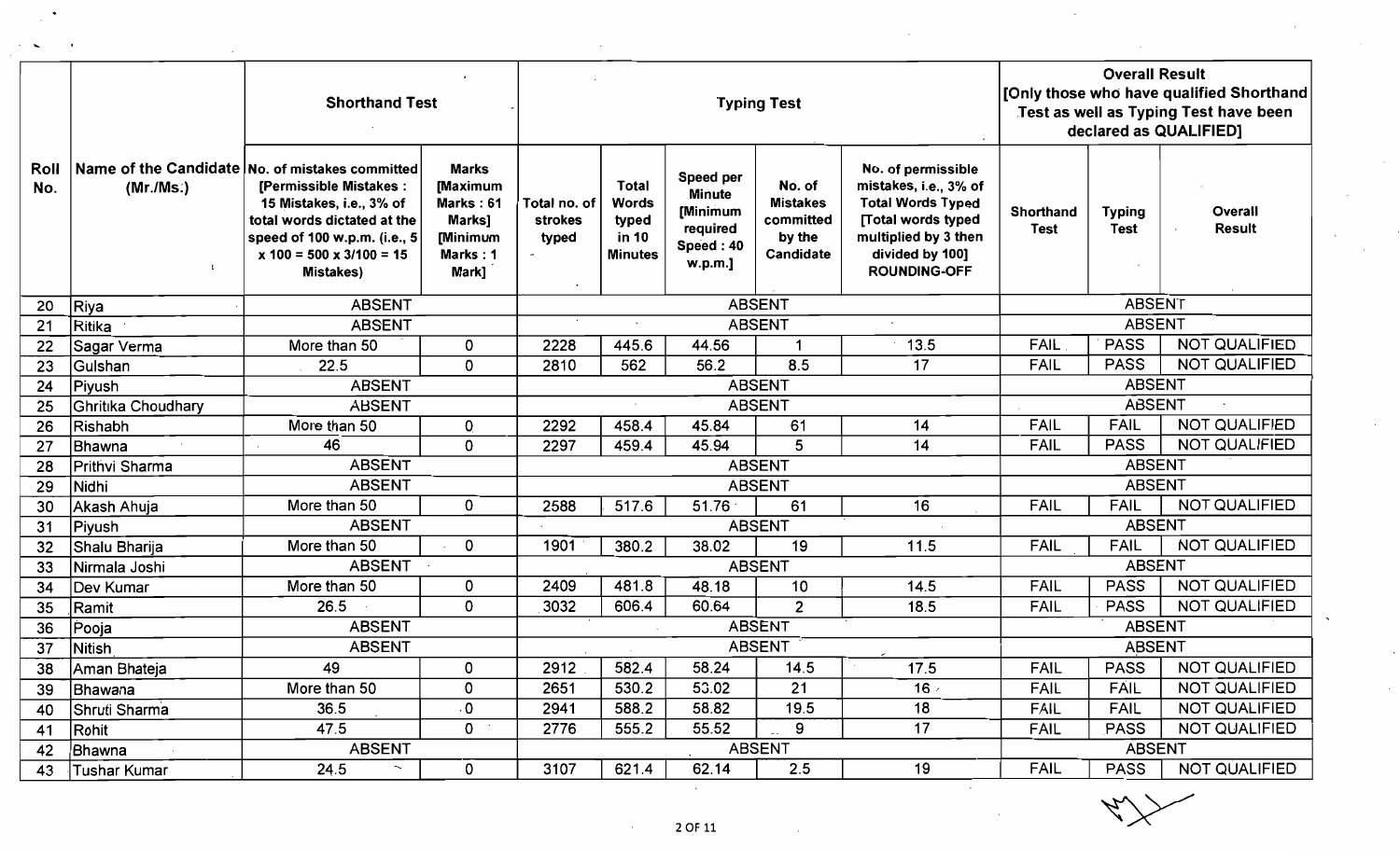|             |                      | <b>Shorthand Test</b>                                                                                                                                                                                                       |                                                                                  |                                  |                                                                  |                                                                                   | <b>Typing Test</b>                                            |                                                                                                                                                                 | <b>Overall Result</b><br>[Only those who have qualified Shorthand<br>Test as well as Typing Test have been<br>declared as QUALIFIED] |                              |                      |  |
|-------------|----------------------|-----------------------------------------------------------------------------------------------------------------------------------------------------------------------------------------------------------------------------|----------------------------------------------------------------------------------|----------------------------------|------------------------------------------------------------------|-----------------------------------------------------------------------------------|---------------------------------------------------------------|-----------------------------------------------------------------------------------------------------------------------------------------------------------------|--------------------------------------------------------------------------------------------------------------------------------------|------------------------------|----------------------|--|
| Roll<br>No. | (Mr./Ms.)            | Name of the Candidate No. of mistakes committed<br>[Permissible Mistakes:<br>15 Mistakes, i.e., 3% of<br>total words dictated at the<br>speed of 100 w.p.m. (i.e., 5<br>$x 100 = 500 \times 3/100 = 15$<br><b>Mistakes)</b> | <b>Marks</b><br>[Maximum<br>Marks: 61<br>Marks]<br>[Minimum<br>Marks: 1<br>Mark} | Total no. of<br>strokes<br>typed | <b>Total</b><br><b>Words</b><br>typed<br>in 10<br><b>Minutes</b> | <b>Speed per</b><br><b>Minute</b><br>[Minimum<br>required<br>Speed: 40<br>w.p.m.] | No. of<br><b>Mistakes</b><br>committed<br>by the<br>Candidate | No. of permissible<br>mistakes, i.e., 3% of<br><b>Total Words Typed</b><br>[Total words typed<br>multiplied by 3 then<br>divided by 100]<br><b>ROUNDING-OFF</b> | Shorthand<br><b>Test</b>                                                                                                             | <b>Typing</b><br><b>Test</b> | Overall<br>Result    |  |
| 44          | Gaurav               | 36                                                                                                                                                                                                                          | 0                                                                                | 2444                             | 488.8                                                            | 48.88                                                                             | 14                                                            | 15                                                                                                                                                              | <b>FAIL</b>                                                                                                                          | <b>PASS</b>                  | <b>NOT QUALIFIED</b> |  |
| 45          | Gareema              | 13                                                                                                                                                                                                                          | 9                                                                                | 2735                             | 547                                                              | 54.7                                                                              | 6                                                             | 16.5                                                                                                                                                            | <b>PASS</b>                                                                                                                          | <b>PASS</b>                  | <b>QUALIFIED</b>     |  |
| 46          | Swati                | <b>ABSENT</b>                                                                                                                                                                                                               |                                                                                  |                                  |                                                                  |                                                                                   | <b>ABSENT</b>                                                 |                                                                                                                                                                 |                                                                                                                                      | ABSENT.                      |                      |  |
| 47          | Sakshi Grover        | <b>ABSENT</b>                                                                                                                                                                                                               |                                                                                  |                                  |                                                                  |                                                                                   | <b>ABSENT</b>                                                 |                                                                                                                                                                 |                                                                                                                                      | <b>ABSENT</b>                |                      |  |
| 48          | Vipin Saini          | <b>ABSENT</b>                                                                                                                                                                                                               |                                                                                  |                                  |                                                                  |                                                                                   | <b>ABSENT</b>                                                 |                                                                                                                                                                 |                                                                                                                                      | <b>ABSENT</b>                |                      |  |
| 49          | Madhur Bhutani       | <b>ABSENT</b>                                                                                                                                                                                                               |                                                                                  |                                  |                                                                  |                                                                                   | <b>ABSENT</b>                                                 |                                                                                                                                                                 |                                                                                                                                      | <b>ABSENT</b>                |                      |  |
| 50          | Pradeep Singh        | More than 50                                                                                                                                                                                                                | 0                                                                                | 2845                             | 569                                                              | 56.9                                                                              | 4.5                                                           | 17.5                                                                                                                                                            | <b>FAIL</b>                                                                                                                          | <b>PASS</b>                  | <b>NOT QUALIFIED</b> |  |
| 51          | Lokesh Kumar         | <b>ABSENT</b>                                                                                                                                                                                                               |                                                                                  |                                  |                                                                  |                                                                                   | <b>ABSENT</b>                                                 |                                                                                                                                                                 |                                                                                                                                      | <b>ABSENT</b>                |                      |  |
| 52          | Abhishek Kasana      | <b>ABSENT</b>                                                                                                                                                                                                               |                                                                                  |                                  |                                                                  |                                                                                   | <b>ABSENT</b>                                                 |                                                                                                                                                                 |                                                                                                                                      | <b>ABSENT</b>                |                      |  |
| 53          | Himani               | 36.5                                                                                                                                                                                                                        | 0                                                                                | 2919                             | 583.8                                                            | 58.38                                                                             | 15.5                                                          | 18                                                                                                                                                              | <b>FAIL</b>                                                                                                                          | <b>PASS</b>                  | <b>NOT QUALIFIED</b> |  |
| 54          | <b>Nitin Gaba</b>    | 49                                                                                                                                                                                                                          | 0                                                                                | 2872                             | 574.4                                                            | 57.44                                                                             | 15.5                                                          | 17.5                                                                                                                                                            | <b>FAIL</b>                                                                                                                          | <b>PASS</b>                  | <b>NOT QUALIFIED</b> |  |
| 55          | Preeti               | <b>ABSENT</b>                                                                                                                                                                                                               |                                                                                  |                                  |                                                                  |                                                                                   | <b>ABSENT</b>                                                 |                                                                                                                                                                 |                                                                                                                                      | <b>ABSENT</b>                |                      |  |
| 56          | Gaurav Sharma        | <b>ABSENT</b>                                                                                                                                                                                                               |                                                                                  |                                  |                                                                  |                                                                                   | <b>ABSENT</b>                                                 |                                                                                                                                                                 |                                                                                                                                      | <b>ABSENT</b>                |                      |  |
| 57          | Sonu Kumar           | More than 50                                                                                                                                                                                                                | 0                                                                                | 2761                             | 552.2                                                            | 55.22                                                                             | 11                                                            | 17                                                                                                                                                              | <b>FAIL</b>                                                                                                                          | <b>PASS</b>                  | <b>NOT QUALIFIED</b> |  |
| 58          | Sparsh Bhatia        | More than 50                                                                                                                                                                                                                | 0                                                                                | 2347                             | 469.4                                                            | 46.94                                                                             | 13.5                                                          | 14.5                                                                                                                                                            | <b>FAIL</b>                                                                                                                          | <b>PASS</b>                  | <b>NOT QUALIFIED</b> |  |
| 59          | <b>Anchal Chawla</b> | 16                                                                                                                                                                                                                          | 0                                                                                | 2961                             | 592.2                                                            | 59.22                                                                             | 4 <sub>1</sub>                                                | 18                                                                                                                                                              | <b>FAIL</b>                                                                                                                          | <b>PASS</b>                  | NOT QUALIFIED        |  |
| 60          | Naresh Kumar         | More than 50                                                                                                                                                                                                                | 0                                                                                | 1425                             | 285                                                              | 28.5                                                                              | $\overline{7}$                                                | 9                                                                                                                                                               | <b>FAIL</b>                                                                                                                          | <b>FAIL</b>                  | <b>NOT QUALIFIED</b> |  |
| 61          | Charu                | More than 50                                                                                                                                                                                                                | 0                                                                                | 2522                             | 504.4                                                            | 50.44                                                                             | $\mathbf 1$                                                   | 15.5                                                                                                                                                            | <b>FAIL</b>                                                                                                                          | <b>PASS</b>                  | <b>NOT QUALIFIED</b> |  |
| 62          | Koshlya              | 35.5                                                                                                                                                                                                                        | 0                                                                                | 2499                             | 499.8                                                            | 49.98                                                                             | $\overline{2}$                                                | 15                                                                                                                                                              | <b>FAIL</b>                                                                                                                          | <b>PASS</b>                  | <b>NOT QUALIFIED</b> |  |
| 63          | Ankit                | More than 50                                                                                                                                                                                                                | 0                                                                                | 1233                             | 246.6                                                            | 24.66                                                                             | 25                                                            | 7.5                                                                                                                                                             | <b>FAIL</b>                                                                                                                          |                              | FAIL   NOT QUALIFIED |  |
| 64          | Sunita Devi          | <b>ABSENT</b>                                                                                                                                                                                                               |                                                                                  |                                  |                                                                  |                                                                                   | <b>ABSENT</b>                                                 |                                                                                                                                                                 |                                                                                                                                      | <b>ABSENT</b>                |                      |  |
| 65          | Harsha Ajmeria       | <b>ABSENT</b>                                                                                                                                                                                                               |                                                                                  |                                  |                                                                  |                                                                                   | <b>ABSENT</b>                                                 |                                                                                                                                                                 |                                                                                                                                      | <b>ABSENT</b>                |                      |  |
| 66          | Mansi Dhyani         | More than 50                                                                                                                                                                                                                | 0                                                                                | 2533                             | 506.6                                                            | 50.66                                                                             | 7.5                                                           | 15.5                                                                                                                                                            | <b>FAIL</b>                                                                                                                          | <b>PASS</b>                  | <b>NOT QUALIFIED</b> |  |
| 67          | Saloni Bhatia        | More than 50                                                                                                                                                                                                                | 0                                                                                | 1535                             | 307                                                              | 30.7                                                                              | 18.5                                                          | 9.5                                                                                                                                                             | <b>FAIL</b>                                                                                                                          | <b>FAIL</b>                  | NOT QUALIFIED        |  |
|             |                      |                                                                                                                                                                                                                             |                                                                                  |                                  |                                                                  |                                                                                   |                                                               |                                                                                                                                                                 |                                                                                                                                      | $\sim$ $\sqrt{2}$            |                      |  |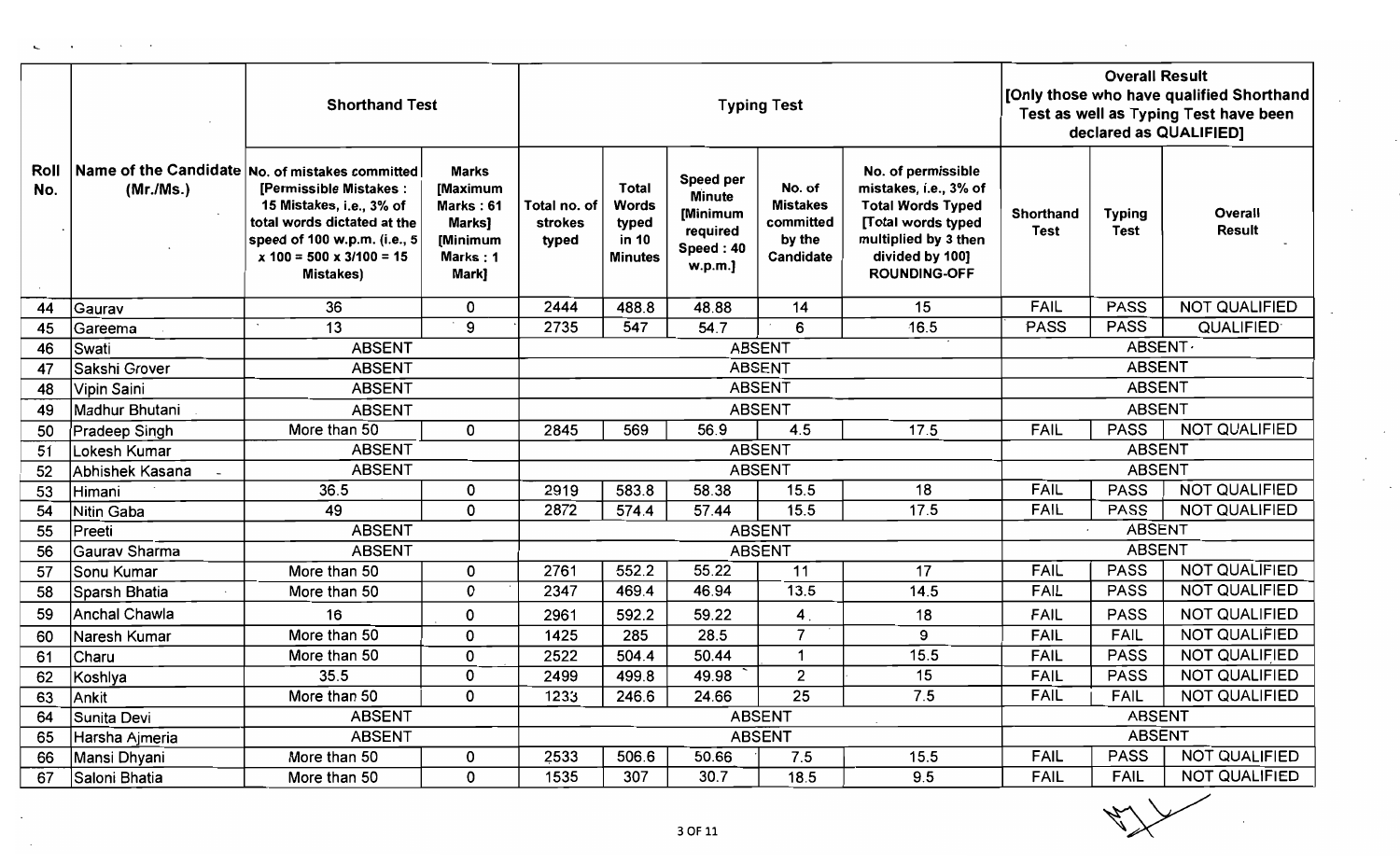|             |                        | <b>Shorthand Test</b>                                                                                                                                                                                           |                                                                                  |                                  |                                                           |                                                                            | <b>Typing Test</b>                                            |                                                                                                                                                                  | <b>Overall Result</b><br>[Only those who have qualified Shorthand<br>Test as well as Typing Test have been<br>declared as QUALIFIED] |                              |                          |
|-------------|------------------------|-----------------------------------------------------------------------------------------------------------------------------------------------------------------------------------------------------------------|----------------------------------------------------------------------------------|----------------------------------|-----------------------------------------------------------|----------------------------------------------------------------------------|---------------------------------------------------------------|------------------------------------------------------------------------------------------------------------------------------------------------------------------|--------------------------------------------------------------------------------------------------------------------------------------|------------------------------|--------------------------|
| Roll<br>No. | (Mr./Ms.)              | Name of the Candidate No. of mistakes committed<br>[Permissible Mistakes:<br>15 Mistakes, i.e., 3% of<br>total words dictated at the<br>speed of 100 w.p.m. (i.e., 5<br>$x 100 = 500 x 3/100 = 15$<br>Mistakes) | <b>Marks</b><br>[Maximum<br>Marks: 61<br>Marks]<br>[Minimum<br>Marks: 1<br>Mark] | Total no. of<br>strokes<br>typed | <b>Total</b><br>Words<br>typed<br>in 10<br><b>Minutes</b> | Speed per<br><b>Minute</b><br>[Minimum<br>required<br>Speed: 40<br>w.p.m.] | No. of<br><b>Mistakes</b><br>committed<br>by the<br>Candidate | No. of permissible<br>mistakes, i.e., 3% of<br><b>Total Words Typed</b><br>[Total words typed<br>multiplied by 3 then<br>divided by 100].<br><b>ROUNDING-OFF</b> | Shorthand<br><b>Test</b>                                                                                                             | <b>Typing</b><br><b>Test</b> | Overall<br><b>Result</b> |
| 68          | Pinki                  | More than 50                                                                                                                                                                                                    | 0                                                                                | 2094                             | 418.8                                                     | 41.88                                                                      | 6                                                             | 13                                                                                                                                                               | <b>FAIL</b>                                                                                                                          | <b>PASS</b>                  | <b>NOT QUALIFIED</b>     |
| 69          | Parul                  | More than 50.                                                                                                                                                                                                   | 0                                                                                | 2130                             | 426                                                       | 42.6                                                                       | $\overline{23}$                                               | $\overline{13}$                                                                                                                                                  | <b>FAIL</b>                                                                                                                          | <b>FAIL</b>                  | <b>NOT QUALIFIED</b>     |
| 70          | Shiwani                | More than 50                                                                                                                                                                                                    | 0                                                                                | 2575                             | 515                                                       | 51.5                                                                       | 16                                                            | 15.5                                                                                                                                                             | <b>FAIL</b>                                                                                                                          | <b>FAIL</b>                  | <b>NOT QUALIFIED</b>     |
| 71          | Meenakshi              | More than 50                                                                                                                                                                                                    | 0                                                                                | 1900                             | 380                                                       | 38                                                                         | $\overline{3}$                                                | 11.5                                                                                                                                                             | <b>FAIL</b>                                                                                                                          | FAIL                         | <b>NOT QUALIFIED</b>     |
| 72          | Sneha                  | <b>ABSENT</b>                                                                                                                                                                                                   |                                                                                  |                                  |                                                           |                                                                            | <b>ABSENT</b>                                                 |                                                                                                                                                                  |                                                                                                                                      | <b>ABSENT</b>                |                          |
| 73          | Shilpa                 | <b>ABSENT</b>                                                                                                                                                                                                   |                                                                                  |                                  |                                                           |                                                                            | <b>ABSENT</b>                                                 |                                                                                                                                                                  |                                                                                                                                      | <b>ABSENT</b>                |                          |
| 74          | Garima                 | <b>ABSENT</b>                                                                                                                                                                                                   |                                                                                  |                                  |                                                           |                                                                            | <b>ABSENT</b>                                                 |                                                                                                                                                                  |                                                                                                                                      | <b>ABSENT</b>                |                          |
| 75          | Riya Karakoti          | More than 50                                                                                                                                                                                                    | 0                                                                                | 2540                             | 508                                                       | 50.8                                                                       | 20.5                                                          | 15.5                                                                                                                                                             | <b>FAIL</b>                                                                                                                          | <b>FAIL</b>                  | <b>NOT QUALIFIED</b>     |
| 76          | Sagar                  | 33                                                                                                                                                                                                              | 0                                                                                | 2629                             | 525.8                                                     | 52.58                                                                      | 1                                                             | $\overline{16}$                                                                                                                                                  | FAIL                                                                                                                                 | <b>PASS</b>                  | <b>NOT QUALIFIED</b>     |
| 77          | Puneet                 | <b>ABSENT</b>                                                                                                                                                                                                   |                                                                                  |                                  |                                                           |                                                                            | <b>ABSENT</b>                                                 |                                                                                                                                                                  |                                                                                                                                      | <b>ABSENT</b>                |                          |
| 78          | Sulekha                | 44.5                                                                                                                                                                                                            | $\mathbf{0}$                                                                     | 3273                             | 654.6                                                     | 65.46                                                                      | 3.5                                                           | 20                                                                                                                                                               | <b>FAIL</b>                                                                                                                          | <b>PASS</b>                  | NOT QUALIFIED            |
| 79          | Priyanka Jha           | <b>ABSENT</b>                                                                                                                                                                                                   |                                                                                  |                                  |                                                           |                                                                            | <b>ABSENT</b>                                                 |                                                                                                                                                                  |                                                                                                                                      | <b>ABSENT</b>                |                          |
| 80          | Vishal                 | 18.5                                                                                                                                                                                                            | 0                                                                                | 3535                             | 707                                                       | 70.7                                                                       | $\overline{18}$                                               | $\overline{21.5}$                                                                                                                                                | <b>FAIL</b>                                                                                                                          | <b>PASS</b>                  | <b>NOT QUALIFIED</b>     |
| 81          | Kumar Namit Srivastava | More than 50                                                                                                                                                                                                    | 0                                                                                | 2662                             | 532.4                                                     | 53.24                                                                      | 11.5                                                          | 16                                                                                                                                                               | <b>FAIL</b>                                                                                                                          | <b>PASS</b>                  | <b>NOT QUALIFIED</b>     |
| 82          | Vandna                 | More than 50                                                                                                                                                                                                    | 0                                                                                | 2354                             | 470.8                                                     | 47.08                                                                      | 5                                                             | 14.5                                                                                                                                                             | <b>FAIL</b>                                                                                                                          | <b>PASS</b>                  | <b>NOT QUALIFIED</b>     |
| 83          | Sonia                  | <b>ABSENT</b>                                                                                                                                                                                                   |                                                                                  |                                  |                                                           |                                                                            | <b>ABSENT</b>                                                 |                                                                                                                                                                  |                                                                                                                                      | <b>ABSENT</b>                |                          |
| 84          | Divya Singh            | <b>ABSENT</b>                                                                                                                                                                                                   |                                                                                  |                                  |                                                           |                                                                            | <b>ABSENT</b>                                                 |                                                                                                                                                                  |                                                                                                                                      | <b>ABSENT</b>                |                          |
| 85          | Smriti Khurana         | <b>ABSENT</b>                                                                                                                                                                                                   |                                                                                  |                                  |                                                           |                                                                            | <b>ABSENT</b>                                                 |                                                                                                                                                                  |                                                                                                                                      | <b>ABSENT</b>                |                          |
| 86          | Sonal                  | More than 50                                                                                                                                                                                                    | 0                                                                                | 2400                             | 480                                                       | 48                                                                         | 12                                                            | 14.5                                                                                                                                                             | <b>FAIL</b>                                                                                                                          | <b>PASS</b>                  | <b>NOT QUALIFIED</b>     |
| 87          | <b>Hitesh</b>          | More than 50                                                                                                                                                                                                    | 0                                                                                | 2594                             | 518.8                                                     | 51.88                                                                      | $\overline{7}$                                                | $\overline{16}$                                                                                                                                                  | <b>FAIL</b>                                                                                                                          | <b>PASS</b>                  | <b>NOT QUALIFIED</b>     |
| 88          | Neha Pandey            | <b>ABSENT</b>                                                                                                                                                                                                   |                                                                                  |                                  |                                                           |                                                                            | <b>ABSENT</b><br>$\sim 10^{-11}$                              |                                                                                                                                                                  |                                                                                                                                      | <b>ABSENT</b>                |                          |
| 89          | Rajni                  | 31.5                                                                                                                                                                                                            | 0                                                                                | 2609                             | 521.8                                                     | 52.18                                                                      | 7.5                                                           | 16                                                                                                                                                               | <b>FAIL</b>                                                                                                                          | <b>PASS</b>                  | <b>NOT QUALIFIED</b>     |
| 90          | Shagun Ahuja           | More than 50                                                                                                                                                                                                    | 0                                                                                | 2174                             | 434.8                                                     | 43.48                                                                      | $\overline{7}$                                                | 13.5                                                                                                                                                             | <b>FAIL</b>                                                                                                                          | <b>PASS</b>                  | NOT QUALIFIED            |

Li.

 $~\cdot$   $~\cdot$   $~\cdot$   $~\cdot$   $~\cdot$   $~\cdot$   $~\cdot$   $~\cdot$   $~\cdot$   $~\cdot$   $~\cdot$   $~\cdot$   $~\cdot$   $~\cdot$   $~\cdot$   $~\cdot$   $~\cdot$   $~\cdot$   $~\cdot$   $~\cdot$   $~\cdot$   $~\cdot$   $~\cdot$   $~\cdot$   $~\cdot$   $~\cdot$   $~\cdot$   $~\cdot$   $~\cdot$   $~\cdot$   $~\cdot$   $~\cdot$   $~\cdot$   $~\cdot$   $~\cdot$   $~\cdot$   $~\cdot$ 

- ~---' - ---- -..... ~."''''''- ......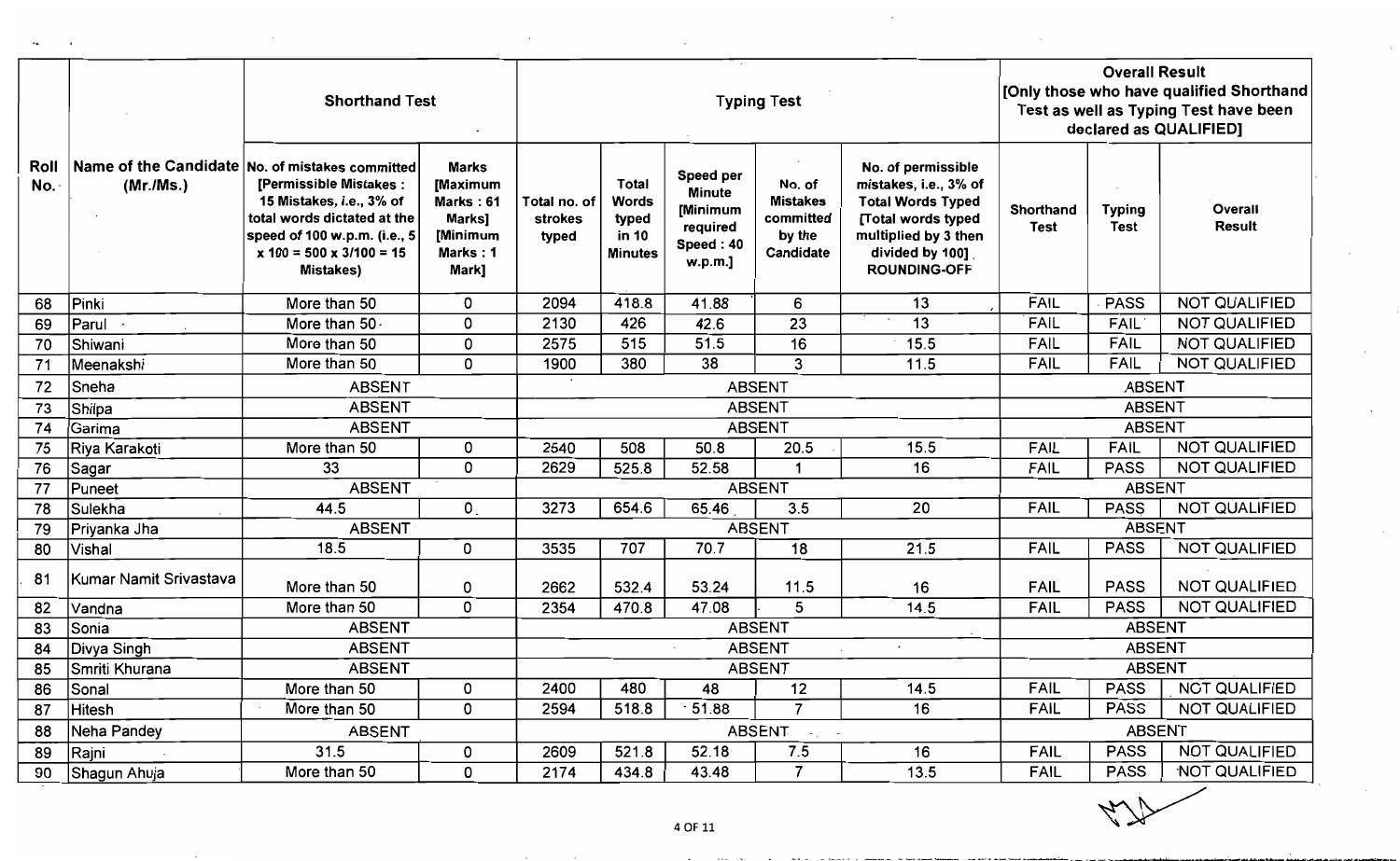|             |                  | <b>Shorthand Test</b>                                                                                                                                                                                                       |                                                                                  |                                  |                                                                  |                                                                           | <b>Typing Test</b>                                            |                                                                                                                                                                       | <b>Overall Result</b><br>[Only those who have qualified Shorthand<br>Test as well as Typing Test have been<br>declared as QUALIFIED] |                              |                      |  |
|-------------|------------------|-----------------------------------------------------------------------------------------------------------------------------------------------------------------------------------------------------------------------------|----------------------------------------------------------------------------------|----------------------------------|------------------------------------------------------------------|---------------------------------------------------------------------------|---------------------------------------------------------------|-----------------------------------------------------------------------------------------------------------------------------------------------------------------------|--------------------------------------------------------------------------------------------------------------------------------------|------------------------------|----------------------|--|
| Roll<br>No. | (Mr./Ms.)        | Name of the Candidate No. of mistakes committed<br>[Permissible Mistakes:<br>15 Mistakes, i.e., 3% of<br>total words dictated at the<br>speed of 100 w.p.m. (i.e., 5<br>$x 100 = 500 \times 3/100 = 15$<br><b>Mistakes)</b> | <b>Marks</b><br>[Maximum<br>Marks: 61<br>Marks]<br>[Minimum<br>Marks: 1<br>Mark] | Total no. of<br>strokes<br>typed | <b>Total</b><br><b>Words</b><br>typed<br>in 10<br><b>Minutes</b> | Speed per<br><b>Minute</b><br>[Minimum<br>required<br>Speed: 40<br>w.p.m. | No. of<br><b>Mistakes</b><br>committed<br>by the<br>Candidate | No. of permissible<br>mistakes, i.e., 3% of<br><b>Total Words Typed</b><br><b>Total words typed</b><br>multiplied by 3 then<br>divided by 100]<br><b>ROUNDING-OFF</b> | <b>Shorthand</b><br><b>Test</b>                                                                                                      | <b>Typing</b><br><b>Test</b> | Overall<br>Result    |  |
| 91          | Sonu             | More than 50                                                                                                                                                                                                                | 0                                                                                | 2577                             | 515.4                                                            | 51.54                                                                     | 6.5                                                           | 15.5                                                                                                                                                                  | FAIL                                                                                                                                 | <b>PASS</b>                  | <b>NOT QUALIFIED</b> |  |
| 92          | Nancy            | 41.5                                                                                                                                                                                                                        | 0                                                                                | 2325                             | 465                                                              | 46.5                                                                      | 8.5<br>$\cdot$                                                | 14                                                                                                                                                                    | FAIL                                                                                                                                 | <b>PASS</b>                  | <b>NOT QUALIFIED</b> |  |
| 93          | Ravina Kumari    | <b>ABSENT</b>                                                                                                                                                                                                               |                                                                                  |                                  |                                                                  |                                                                           | <b>ABSENT</b>                                                 |                                                                                                                                                                       |                                                                                                                                      | <b>ABSENT</b>                |                      |  |
| 94          | Rekha            | <b>ABSENT</b>                                                                                                                                                                                                               |                                                                                  |                                  |                                                                  |                                                                           | <b>ABSENT</b>                                                 |                                                                                                                                                                       |                                                                                                                                      | <b>ABSENT</b>                |                      |  |
| 95          | Prema Kala       | More than 50                                                                                                                                                                                                                | 0                                                                                | 2814                             | 562.8                                                            | 56.28                                                                     | 8.5                                                           | $\overline{17}$                                                                                                                                                       | <b>FAIL</b>                                                                                                                          | <b>PASS</b>                  | <b>NOT QUALIFIED</b> |  |
| 96          | Komal Chauhan    | <b>ABSENT</b>                                                                                                                                                                                                               |                                                                                  |                                  |                                                                  |                                                                           | <b>ABSENT</b>                                                 |                                                                                                                                                                       |                                                                                                                                      | <b>ABSENT</b>                |                      |  |
| 97          | Shyam Sunder     | <b>ABSENT</b>                                                                                                                                                                                                               |                                                                                  |                                  |                                                                  |                                                                           | <b>ABSENT</b>                                                 |                                                                                                                                                                       |                                                                                                                                      | <b>ABSENT</b>                |                      |  |
| 98          | Manoj            | <b>ABSENT</b>                                                                                                                                                                                                               |                                                                                  |                                  |                                                                  |                                                                           | <b>ABSENT</b>                                                 |                                                                                                                                                                       |                                                                                                                                      | <b>ABSENT</b>                |                      |  |
| 99          | Kajal Sehgal     | <b>ABSENT</b>                                                                                                                                                                                                               |                                                                                  |                                  |                                                                  |                                                                           | <b>ABSENT</b>                                                 |                                                                                                                                                                       |                                                                                                                                      | <b>ABSENT</b>                |                      |  |
| 100         | Lavisha          | 18                                                                                                                                                                                                                          | 0                                                                                | 3450                             | 690                                                              | 69                                                                        | 7.5                                                           | 21                                                                                                                                                                    | <b>FAIL</b>                                                                                                                          | <b>PASS</b>                  | <b>NOT QUALIFIED</b> |  |
| 101         | Abhishek Kumar   | More than 50                                                                                                                                                                                                                | 0                                                                                | 1820                             | 364                                                              | 36.4                                                                      | 6                                                             | 11                                                                                                                                                                    | <b>FAIL</b>                                                                                                                          | <b>FAIL</b>                  | NOT QUALIFIED        |  |
| 102         | Sandeep          | <b>ABSENT</b>                                                                                                                                                                                                               |                                                                                  |                                  |                                                                  |                                                                           | <b>ABSENT</b>                                                 |                                                                                                                                                                       |                                                                                                                                      | <b>ABSENT</b>                |                      |  |
| 103         | Deepi Banga      | <b>ABSENT</b>                                                                                                                                                                                                               |                                                                                  |                                  |                                                                  |                                                                           | <b>ABSENT</b>                                                 |                                                                                                                                                                       |                                                                                                                                      | <b>ABSENT</b>                |                      |  |
| 104         | <b>Shakuntla</b> | <b>ABSENT</b>                                                                                                                                                                                                               |                                                                                  |                                  |                                                                  |                                                                           | <b>ABSENT</b>                                                 |                                                                                                                                                                       |                                                                                                                                      | <b>ABSENT</b>                |                      |  |
| 105         | Roshan           | <b>ABSENT</b>                                                                                                                                                                                                               |                                                                                  |                                  |                                                                  |                                                                           | <b>ABSENT</b>                                                 |                                                                                                                                                                       |                                                                                                                                      | <b>ABSENT</b>                |                      |  |
| 106         | Kiran            | More than 50                                                                                                                                                                                                                | 0                                                                                | 2398                             | 479.6                                                            | 47.96                                                                     | 12                                                            | 14.5                                                                                                                                                                  | <b>FAIL</b>                                                                                                                          | <b>PASS</b>                  | <b>NOT QUALIFIED</b> |  |
| 107         | Ritu Rani        | <b>ABSENT</b>                                                                                                                                                                                                               |                                                                                  |                                  |                                                                  |                                                                           | ABSENT                                                        |                                                                                                                                                                       |                                                                                                                                      | <b>ABSENT</b>                |                      |  |
| 108         | Hemant Singh     | More than 50                                                                                                                                                                                                                | 0                                                                                | 2408                             | 481.6                                                            | 48.16                                                                     | 21.5                                                          | 14.5                                                                                                                                                                  | <b>FAIL</b>                                                                                                                          | <b>FAIL</b>                  | <b>NOT QUALIFIED</b> |  |
| 109         | Rajni            | More than 50                                                                                                                                                                                                                | 0                                                                                | 2553                             | 510.6                                                            | 51.06                                                                     | 3.5                                                           | 15.5                                                                                                                                                                  | <b>FAIL</b>                                                                                                                          | <b>PASS</b>                  | <b>NOT QUALIFIED</b> |  |
| 110         | Varun Sharma     | More than 50                                                                                                                                                                                                                | 0                                                                                | 1745                             | 349                                                              | 34.9                                                                      | 8                                                             | 10.5                                                                                                                                                                  | <b>FAIL</b>                                                                                                                          | <b>FAIL</b>                  | <b>NOT QUALIFIED</b> |  |
| 111         | Rishav Thakur    | More than 50                                                                                                                                                                                                                | 0                                                                                | 1358                             | 271.6                                                            | 27.16                                                                     | 18.5                                                          | 8.5                                                                                                                                                                   | <b>FAIL</b>                                                                                                                          | FAIL                         | <b>NOT QUALIFIED</b> |  |
| 112         | Monika           | <b>ABSENT</b>                                                                                                                                                                                                               |                                                                                  |                                  |                                                                  |                                                                           | <b>ABSENT</b>                                                 | $\sim$                                                                                                                                                                |                                                                                                                                      | <b>ABSENT</b>                |                      |  |
| 113         | Rahul Gautam     | More than 50                                                                                                                                                                                                                | 0                                                                                | 2058                             | 411.6                                                            | 41.16                                                                     | $\overline{7}$                                                | 12.5                                                                                                                                                                  | <b>FAIL</b>                                                                                                                          | <b>PASS</b>                  | NOT QUALIFIED        |  |
| 114         | Himanshu Bansal  | More than 50                                                                                                                                                                                                                | 0                                                                                | 2562                             | 512.4                                                            | 51.24                                                                     | 8                                                             | 15.5                                                                                                                                                                  | FAIL                                                                                                                                 | <b>PASS</b>                  | <b>NOT QUALIFIED</b> |  |

 $\bullet$ 

**Contractor** 

 $\sim$   $\sim$ 

 $\sim 10^7$ 

 $\sim$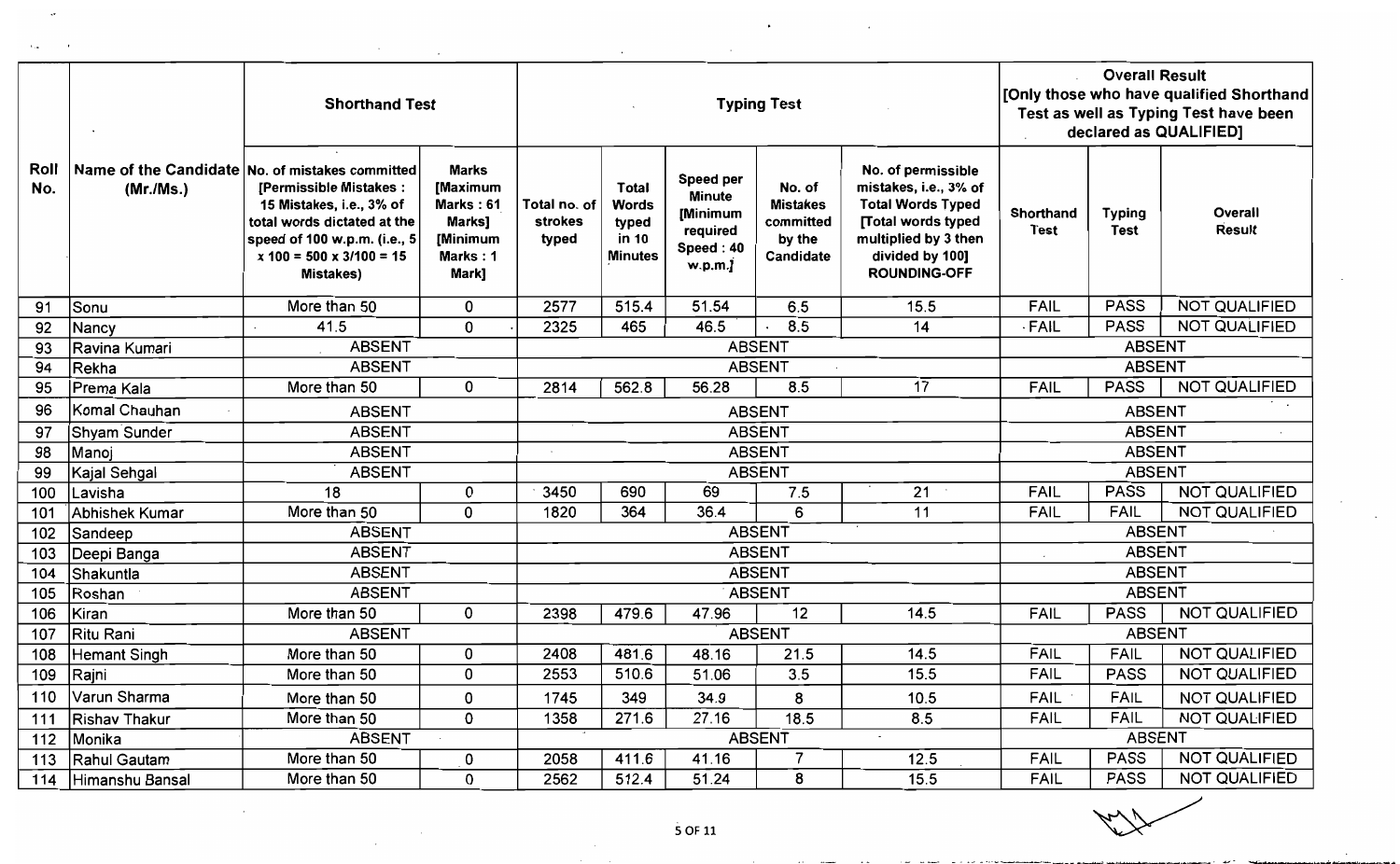|             |                     | <b>Shorthand Test</b>                                                                                                                                                                                           |                                                                                         |                                         |                                                           | <b>Typing Test</b>                                                         |                                                                      | <b>Overall Result</b><br>[Only those who have qualified Shorthand<br>Test as well as Typing Test have been<br>declared as QUALIFIED]                            |                   |                              |                          |
|-------------|---------------------|-----------------------------------------------------------------------------------------------------------------------------------------------------------------------------------------------------------------|-----------------------------------------------------------------------------------------|-----------------------------------------|-----------------------------------------------------------|----------------------------------------------------------------------------|----------------------------------------------------------------------|-----------------------------------------------------------------------------------------------------------------------------------------------------------------|-------------------|------------------------------|--------------------------|
| Roll<br>No. | (Mr/Ms.)            | Name of the Candidate No. of mistakes committed<br>[Permissible Mistakes:<br>15 Mistakes, i.e., 3% of<br>total words dictated at the<br>speed of 100 w.p.m. (i.e., 5<br>$x 100 = 500 x 3/100 = 15$<br>Mistakes) | <b>Marks</b><br>[Maximum<br>Marks: 61<br><b>Marks1</b><br>[Minimum<br>Marks: 1<br>Mark] | Total no. of<br><b>strokes</b><br>typed | <b>Total</b><br>Words<br>typed<br>in 10<br><b>Minutes</b> | Speed per<br><b>Minute</b><br>[Minimum<br>required<br>Speed: 40<br>w.p.m.] | No. of<br><b>Mistakes</b><br>committed<br>by the<br><b>Candidate</b> | No. of permissible<br>mistakes, i.e., 3% of<br><b>Total Words Typed</b><br>[Total words typed<br>multiplied by 3 then<br>divided by 100]<br><b>ROUNDING-OFF</b> | Shorthand<br>Test | <b>Typing</b><br><b>Test</b> | Overall<br><b>Result</b> |
| 115         | Harish Kumar        | <b>ABSENT</b>                                                                                                                                                                                                   |                                                                                         |                                         |                                                           |                                                                            | <b>ABSENT</b>                                                        |                                                                                                                                                                 |                   | <b>ABSENT</b>                |                          |
| 116         | Ajay Kumar          | <b>ABSENT</b>                                                                                                                                                                                                   |                                                                                         |                                         |                                                           |                                                                            | <b>ABSENT</b>                                                        | $\ddot{\phantom{a}}$                                                                                                                                            |                   | <b>ABSENT</b>                |                          |
| 117         | Komal               | <b>ABSENT</b>                                                                                                                                                                                                   |                                                                                         |                                         |                                                           |                                                                            | <b>ABSENT</b>                                                        |                                                                                                                                                                 |                   | <b>ABSENT</b>                |                          |
| 118         | Vikas               | More than 50                                                                                                                                                                                                    | 0                                                                                       | 3467                                    | 693.4                                                     | 69.34                                                                      | 30.5                                                                 | 21                                                                                                                                                              | FAIL              | <b>FAIL</b>                  | <b>NOT QUALIFIED</b>     |
| 119         | Mamta Nayal         | More than 50                                                                                                                                                                                                    | 0                                                                                       | 2621                                    | 524.2                                                     | 52.42                                                                      | $\overline{21}$                                                      | 16                                                                                                                                                              | FAIL              | FAIL                         | <b>NOT QUALIFIED</b>     |
| 120         | Aphishek Maan       | More than 50                                                                                                                                                                                                    | 0                                                                                       | 1573                                    | 314.6                                                     | 31.46                                                                      | 11                                                                   | 9.5                                                                                                                                                             | <b>FAIL</b>       | <b>FAIL</b>                  | <b>NOT QUALIFIED</b>     |
| 121         | Narveer             | More than 50                                                                                                                                                                                                    | 0                                                                                       | 2851                                    | 570.2                                                     | 57.02                                                                      | 27.5                                                                 | 17.5                                                                                                                                                            | <b>FAIL</b>       | FAIL                         | <b>NOT QUALIFIED</b>     |
| 122         | Neharika            | <b>ABSENT</b>                                                                                                                                                                                                   |                                                                                         |                                         |                                                           |                                                                            | <b>ABSENT</b>                                                        |                                                                                                                                                                 |                   | <b>ABSENT</b>                |                          |
| 123         | Gaurav              | <b>ABSENT</b>                                                                                                                                                                                                   |                                                                                         |                                         |                                                           |                                                                            | <b>ABSENT</b>                                                        |                                                                                                                                                                 |                   | <b>ABSENT</b>                |                          |
| 124         | Aanchal Sharma      | More than 50                                                                                                                                                                                                    | 0                                                                                       | 1579                                    | 315.8                                                     | 31.58                                                                      | 7.5                                                                  | 9.5                                                                                                                                                             | <b>FAIL</b>       | <b>FAIL</b>                  | NOT QUALIFIED            |
| 125         | Mukesh              | <b>ABSENT</b>                                                                                                                                                                                                   |                                                                                         |                                         |                                                           |                                                                            | <b>ABSENT</b>                                                        |                                                                                                                                                                 |                   | <b>ABSENT</b>                |                          |
| 126         | Vaishali Kashyap    | <b>ABSENT</b>                                                                                                                                                                                                   |                                                                                         |                                         |                                                           |                                                                            | <b>ABSENT</b>                                                        |                                                                                                                                                                 |                   | <b>ABSENT</b>                |                          |
| 127         | Babbal Singh        | <b>ABSENT</b>                                                                                                                                                                                                   |                                                                                         |                                         |                                                           |                                                                            | <b>ABSENT</b>                                                        |                                                                                                                                                                 |                   | <b>ABSENT</b>                |                          |
| 128         | Sonia               | 26.5                                                                                                                                                                                                            | 0                                                                                       | 2960                                    | 592                                                       | 59.2                                                                       | 6.5                                                                  | 18                                                                                                                                                              | <b>FAIL</b>       | <b>PASS</b>                  | <b>NOT QUALIFIED</b>     |
| 129         | Nandita Tyagi       | <b>ABSENT</b>                                                                                                                                                                                                   |                                                                                         |                                         |                                                           |                                                                            | <b>ABSENT</b>                                                        |                                                                                                                                                                 |                   | <b>ABSENT</b>                |                          |
| 130         | Ninad Mahabdi       | <b>ABSENT</b>                                                                                                                                                                                                   |                                                                                         |                                         |                                                           |                                                                            | <b>ABSENT</b>                                                        |                                                                                                                                                                 |                   | <b>ABSENT</b>                |                          |
| 131         | Radhika             | More than 50                                                                                                                                                                                                    | 0                                                                                       | 1994                                    | 398.8                                                     | 39.88                                                                      | $\overline{21}$                                                      | 12                                                                                                                                                              | <b>FAIL</b>       | <b>FAIL</b>                  | <b>NOT QUALIFIED</b>     |
| 132         | Bharat              | More than 50                                                                                                                                                                                                    | 0                                                                                       | 1909                                    | 381.8                                                     | 38.18                                                                      | 6.5                                                                  | 11.5                                                                                                                                                            | <b>FAIL</b>       | <b>FAIL</b>                  | <b>NOT QUALIFIED</b>     |
| 133         | Deepak Kumar Bharti | <b>ABSENT</b>                                                                                                                                                                                                   |                                                                                         |                                         |                                                           |                                                                            | <b>ABSENT</b>                                                        |                                                                                                                                                                 |                   | <b>ABSENT</b>                |                          |
| 134         | Alkam Tariq         | More than 50                                                                                                                                                                                                    | 0                                                                                       | 2271                                    | 454.2                                                     | 45.42                                                                      | 5                                                                    | 14                                                                                                                                                              | <b>FAIL</b>       | <b>PASS</b>                  | <b>NOT QUALIFIED</b>     |
| 135         | Muskan              | <b>ABSENT</b>                                                                                                                                                                                                   |                                                                                         |                                         |                                                           |                                                                            | <b>ABSENT</b>                                                        |                                                                                                                                                                 |                   | <b>ABSENT</b>                |                          |
| 136         | Parul               | <b>ABSENT</b>                                                                                                                                                                                                   | <b>ABSENT</b><br><b>ABSENT</b>                                                          |                                         |                                                           |                                                                            |                                                                      |                                                                                                                                                                 |                   |                              |                          |
| 137         | Deepali             | <b>ABSENT</b>                                                                                                                                                                                                   |                                                                                         |                                         |                                                           |                                                                            | <b>ABSENT</b>                                                        |                                                                                                                                                                 | <b>ABSENT</b>     |                              |                          |
| 138         | Neelam              | More than 50                                                                                                                                                                                                    | 0                                                                                       | 1682                                    | 336.4                                                     | 33.64                                                                      | 5.5                                                                  | 10.5                                                                                                                                                            | <b>FAIL</b>       | <b>FAIL</b>                  | <b>NOT QUALIFIED</b>     |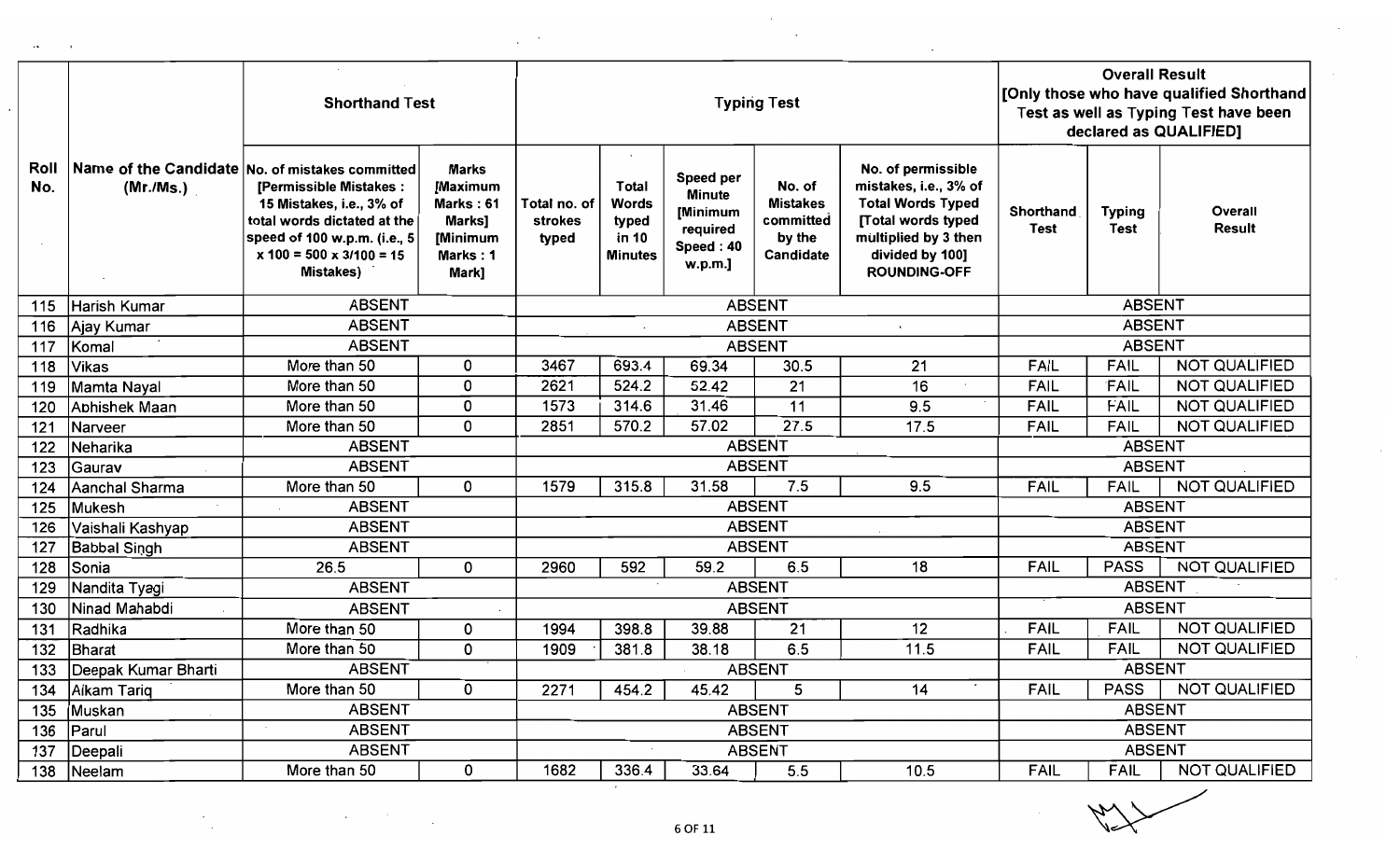|             |                            | <b>Shorthand Test</b>                                                                                                                                                                                                       |                                                                                 |                                         |                                                           | <b>Typing Test</b>                                                         |                                                               | <b>Overall Result</b><br>[Only those who have qualified Shorthand<br>Test as well as Typing Test have been<br>declared as QUALIFIED]                            |                                 |                              |                          |
|-------------|----------------------------|-----------------------------------------------------------------------------------------------------------------------------------------------------------------------------------------------------------------------------|---------------------------------------------------------------------------------|-----------------------------------------|-----------------------------------------------------------|----------------------------------------------------------------------------|---------------------------------------------------------------|-----------------------------------------------------------------------------------------------------------------------------------------------------------------|---------------------------------|------------------------------|--------------------------|
| Roll<br>No. | (Mr./Ms.)                  | Name of the Candidate No. of mistakes committed<br>[Permissible Mistakes:<br>15 Mistakes, i.e., 3% of<br>total words dictated at the<br>speed of 100 w.p.m. (i.e., 5<br>$x 100 = 500 \times 3/100 = 15$<br><b>Mistakes)</b> | <b>Marks</b><br>[Maximum<br>Marks: 61<br>Marks]<br>[Minimum<br>Marks:1<br>Mark] | Total no. of<br><b>strokes</b><br>typed | <b>Total</b><br>Words<br>typed<br>in 10<br><b>Minutes</b> | Speed per<br><b>Minute</b><br>[Minimum<br>required<br>Speed: 40<br>w.p.m.] | No. of<br><b>Mistakes</b><br>committed<br>by the<br>Candidate | No. of permissible<br>mistakes, i.e., 3% of<br><b>Total Words Typed</b><br>[Total words typed<br>multiplied by 3 then<br>divided by 100]<br><b>ROUNDING-OFF</b> | <b>Shorthand</b><br><b>Test</b> | <b>Typing</b><br><b>Test</b> | Overall<br><b>Result</b> |
| 139         | Shikha                     | <b>ABSENT</b>                                                                                                                                                                                                               |                                                                                 |                                         |                                                           |                                                                            | <b>ABSENT</b>                                                 |                                                                                                                                                                 |                                 | <b>ABSENT</b>                |                          |
| 140         | Girish Mehta               | <b>ABSENT</b>                                                                                                                                                                                                               |                                                                                 |                                         |                                                           |                                                                            | <b>ABSENT</b>                                                 |                                                                                                                                                                 |                                 | <b>ABSENT</b>                |                          |
| 141         | Saddam Hussain<br>Mansoori | <b>ABSENT</b>                                                                                                                                                                                                               |                                                                                 |                                         |                                                           |                                                                            | <b>ABSENT</b>                                                 |                                                                                                                                                                 |                                 | <b>ABSENT</b>                |                          |
| 142         | Kuldeep Kumar              | <b>ABSENT</b>                                                                                                                                                                                                               |                                                                                 |                                         |                                                           |                                                                            | <b>ABSENT</b>                                                 |                                                                                                                                                                 |                                 | <b>ABSENT</b>                |                          |
| 143         | Vaibhav Kumar              | More than 50                                                                                                                                                                                                                | $\mathbf 0$                                                                     | 2879                                    | 575.8                                                     | 57.58                                                                      | 23                                                            | 17.5                                                                                                                                                            | <b>FAIL</b>                     | <b>FAIL</b>                  | <b>NOT QUALIFIED</b>     |
| 144         | Narender Kumar<br> Sharma  | <b>ABSENT</b>                                                                                                                                                                                                               |                                                                                 |                                         |                                                           |                                                                            | <b>ABSENT</b>                                                 |                                                                                                                                                                 |                                 | <b>ABSENT</b>                |                          |
| 145         | Mahima Taneja              | 43.5                                                                                                                                                                                                                        | 0                                                                               | 2871                                    | 574.2                                                     | 57.42                                                                      | 6.5                                                           | 17.5                                                                                                                                                            | <b>FAIL</b>                     | <b>PASS</b>                  | <b>NOT QUALIFIED</b>     |
| 146         | Sahil Sharma               | <b>ABSENT</b>                                                                                                                                                                                                               |                                                                                 |                                         |                                                           |                                                                            | <b>ABSENT</b>                                                 |                                                                                                                                                                 |                                 | <b>ABSENT</b>                |                          |
| 147         | Komal Chopra               | 22.5                                                                                                                                                                                                                        | $\mathbf 0$                                                                     | 2397                                    | 479.4                                                     | 47.94                                                                      | 10                                                            | 14.5                                                                                                                                                            | <b>FAIL</b>                     | <b>PASS</b>                  | <b>NOT QUALIFIED</b>     |
| 148         | Monu                       | <b>ABSENT</b>                                                                                                                                                                                                               |                                                                                 |                                         |                                                           |                                                                            | <b>ABSENT</b>                                                 |                                                                                                                                                                 |                                 | <b>ABSENT</b>                |                          |
| 149         | Hemant Kumar               | More than 50                                                                                                                                                                                                                | 0                                                                               | 1407                                    | 281.4                                                     | 28.14                                                                      | 13                                                            | 8.5                                                                                                                                                             | <b>FAIL</b>                     | <b>FAIL</b>                  | <b>NOT QUALIFIED</b>     |
| 150         | Himani                     | <b>ABSENT</b>                                                                                                                                                                                                               |                                                                                 |                                         |                                                           |                                                                            | <b>ABSENT</b>                                                 |                                                                                                                                                                 |                                 | <b>ABSENT</b>                |                          |
| 151         | Seema                      | More than 50                                                                                                                                                                                                                | 0                                                                               | 1708                                    | 341.6                                                     | 34.16                                                                      | 11.5                                                          | 10.5                                                                                                                                                            | <b>FAIL</b>                     | <b>FAIL</b>                  | <b>NOT QUALIFIED</b>     |
| 152         | Kamal Narang               | <b>ABSENT</b>                                                                                                                                                                                                               |                                                                                 |                                         |                                                           |                                                                            | <b>ABSENT</b>                                                 |                                                                                                                                                                 |                                 | <b>ABSENT</b>                |                          |
| 153         | Kavita                     | <b>ABSENT</b>                                                                                                                                                                                                               |                                                                                 |                                         |                                                           |                                                                            | <b>ABSENT</b>                                                 |                                                                                                                                                                 |                                 | <b>ABSENT</b>                |                          |
| 154         | Mukesh Kumar               | <b>ABSENT</b>                                                                                                                                                                                                               |                                                                                 |                                         |                                                           |                                                                            | <b>ABSENT</b>                                                 |                                                                                                                                                                 |                                 | <b>ABSENT</b>                |                          |
| 155         | Robin Singh                | <b>ABSENT</b>                                                                                                                                                                                                               |                                                                                 |                                         |                                                           |                                                                            | <b>ABSENT</b>                                                 |                                                                                                                                                                 |                                 | <b>ABSENT</b>                |                          |
| 156         | Kapish Jangra              | <b>ABSENT</b>                                                                                                                                                                                                               |                                                                                 |                                         |                                                           |                                                                            | <b>ABSENT</b>                                                 |                                                                                                                                                                 |                                 | <b>ABSENT</b>                |                          |
| 157         | Monu                       | <b>ABSENT</b>                                                                                                                                                                                                               |                                                                                 |                                         |                                                           |                                                                            | <b>ABSENT</b>                                                 |                                                                                                                                                                 |                                 | <b>ABSENT</b>                |                          |
| 158         | Sarita                     | <b>ABSENT</b>                                                                                                                                                                                                               |                                                                                 |                                         |                                                           |                                                                            | <b>ABSENT</b>                                                 |                                                                                                                                                                 |                                 | <b>ABSENT</b>                |                          |
| 159         | Abhishek Sabharwal         | More than 50                                                                                                                                                                                                                | 0                                                                               | 1680                                    | 336                                                       | 33.6                                                                       | 4                                                             | 10.5                                                                                                                                                            | <b>FAIL</b>                     | <b>FAIL</b>                  | <b>NOT QUALIFIED</b>     |
| 160         | Bharat                     | More than 50                                                                                                                                                                                                                | 0                                                                               | 2028                                    | 405.6                                                     | 40.56                                                                      | 10.5                                                          | 12.5                                                                                                                                                            | FÁIL                            | <b>PASS</b>                  | <b>NOT QUALIFIED</b>     |

 $\label{eq:2.1} \frac{1}{\sqrt{2\pi}}\int_{\mathbb{R}^3}\left|\frac{d\mathbf{x}}{d\mathbf{x}}\right|^2\,d\mathbf{x}^2\,d\mathbf{x}^2\,d\mathbf{x}^2\,d\mathbf{x}^2\,d\mathbf{x}^2\,d\mathbf{x}^2\,d\mathbf{x}^2\,d\mathbf{x}^2\,d\mathbf{x}^2\,d\mathbf{x}^2\,d\mathbf{x}^2\,d\mathbf{x}^2\,d\mathbf{x}^2\,d\mathbf{x}^2\,d\mathbf{x}^2\,d\mathbf{x}^2\,d\mathbf$ 

 $\sim$ 

 $\sim$ 

 $\lambda\in\mathbb{R}^n$ 

**Contract Contract** 

 $\mathbb{R}^2$ 

 $\overline{\phantom{a}}$ 

 $\sim 10^7$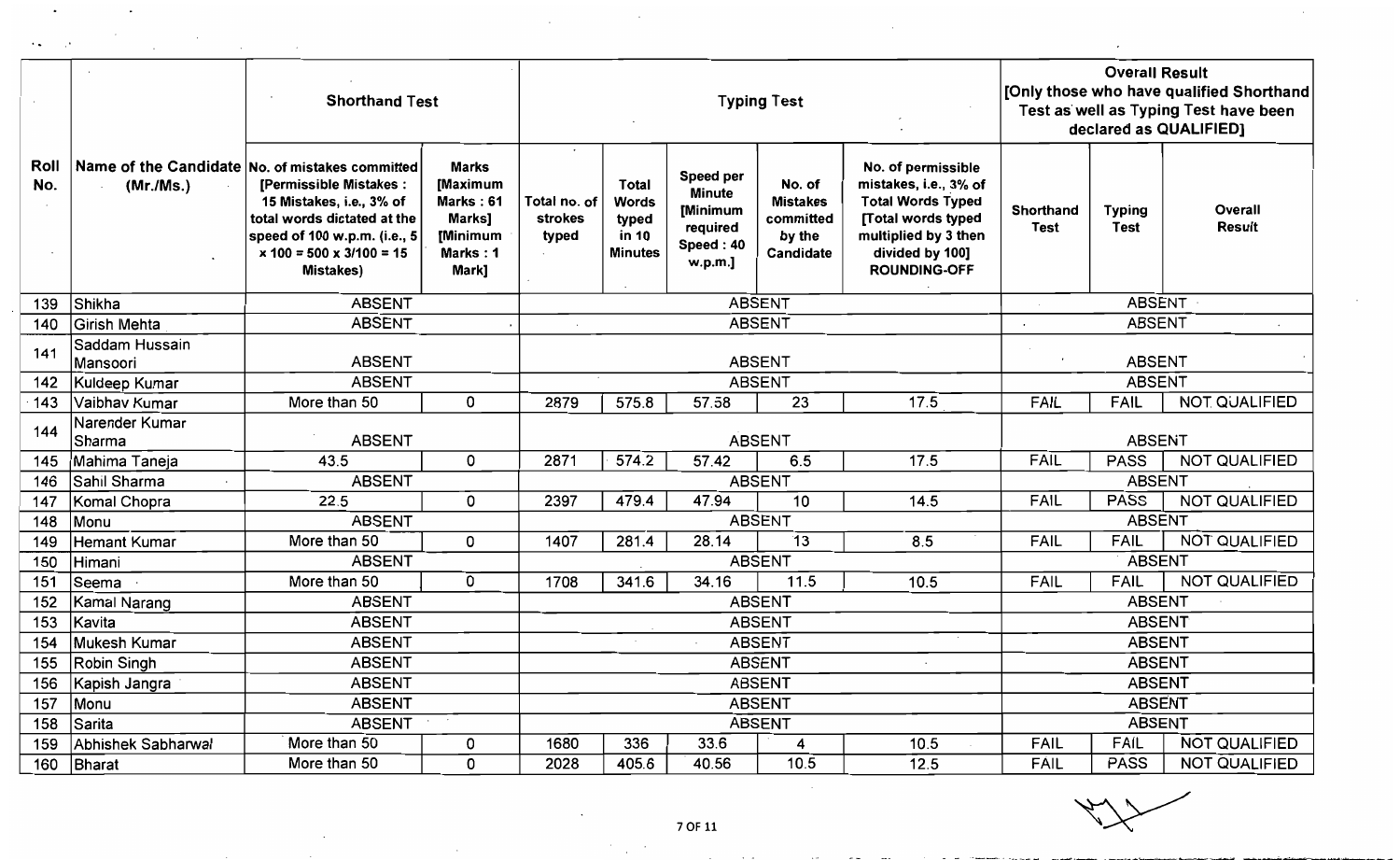|             |                      | <b>Shorthand Test</b>                                                                                                                                                                                                         |                                                                                        |                                         |                                                                  |                                                                            | <b>Typing Test</b>                                            |                                                                                                                                                                 | <b>Overall Result</b><br>[Only those who have qualified Shorthand<br>Test as well as Typing Test have been<br>declared as QUALIFIED] |                              |                          |  |
|-------------|----------------------|-------------------------------------------------------------------------------------------------------------------------------------------------------------------------------------------------------------------------------|----------------------------------------------------------------------------------------|-----------------------------------------|------------------------------------------------------------------|----------------------------------------------------------------------------|---------------------------------------------------------------|-----------------------------------------------------------------------------------------------------------------------------------------------------------------|--------------------------------------------------------------------------------------------------------------------------------------|------------------------------|--------------------------|--|
| Roll<br>No. | (Mr./Ms.)            | Name of the Candidate No. of mistakes committed<br><b>[Permissible Mistakes:</b><br>15 Mistakes, i.e., 3% of<br>total words dictated at the<br>speed of 100 w.p.m. (i.e., 5<br>$x 100 = 500 x 3/100 = 15$<br><b>Mistakes)</b> | <b>Marks</b><br><b>Maximum</b><br>Marks: 61<br>Marks]<br>[Minimum<br>Marks: 1<br>Mark] | Total no. of<br><b>strokes</b><br>typed | <b>Total</b><br><b>Words</b><br>typed<br>in 10<br><b>Minutes</b> | Speed per<br><b>Minute</b><br>[Minimum<br>required<br>Speed: 40<br>w.p.m.] | No. of<br><b>Mistakes</b><br>committed<br>by the<br>Candidate | No. of permissible<br>mistakes, i.e., 3% of<br><b>Total Words Typed</b><br>[Total words typed<br>multiplied by 3 then<br>divided by 100]<br><b>ROUNDING-OFF</b> | Shorthand<br>Test                                                                                                                    | <b>Typing</b><br><b>Test</b> | Overall<br><b>Result</b> |  |
| 161         | Monika               | <b>ABSENT</b>                                                                                                                                                                                                                 |                                                                                        |                                         |                                                                  |                                                                            | <b>ABSENT</b>                                                 |                                                                                                                                                                 |                                                                                                                                      | <b>ABSENT</b>                |                          |  |
| 162         | Kanika               | More than 50                                                                                                                                                                                                                  | 0                                                                                      | 2056                                    | 411.2                                                            | 41.12                                                                      | 18                                                            | 12.5                                                                                                                                                            | <b>FAIL</b>                                                                                                                          | <b>FAIL</b>                  | NOT QUALIFIED            |  |
| 163         | Nisha Rani           | More than 50                                                                                                                                                                                                                  | 0                                                                                      | 2339                                    | 467.8                                                            | 46.78                                                                      | 5.5                                                           | 14.5                                                                                                                                                            | <b>FAIL</b>                                                                                                                          | <b>PASS</b>                  | <b>NOT QUALIFIED</b>     |  |
| 164         | Lalit Mohan          | <b>ABSENT</b>                                                                                                                                                                                                                 |                                                                                        |                                         |                                                                  |                                                                            | <b>ABSENT</b>                                                 |                                                                                                                                                                 |                                                                                                                                      | <b>ABSENT</b>                |                          |  |
| 165         | Shavez Khan          | More than 50                                                                                                                                                                                                                  | 0                                                                                      | 2500                                    | 500                                                              | 50                                                                         | $\overline{13}$                                               | 15                                                                                                                                                              | FAIL                                                                                                                                 | <b>PASS</b>                  | <b>NOT QUALIFIED</b>     |  |
| 166         | Mohit                | <b>ABSENT</b>                                                                                                                                                                                                                 |                                                                                        |                                         |                                                                  |                                                                            | <b>ABSENT</b>                                                 |                                                                                                                                                                 |                                                                                                                                      | <b>ABSENT</b>                |                          |  |
| 167         | Sonu                 | <b>ABSENT</b>                                                                                                                                                                                                                 |                                                                                        |                                         |                                                                  |                                                                            | <b>ABSENT</b>                                                 |                                                                                                                                                                 |                                                                                                                                      | <b>ABSENT</b>                |                          |  |
| 168         | Himani               | More than 50                                                                                                                                                                                                                  | 0                                                                                      | 2014                                    | 402.8                                                            | 40.28                                                                      | 8                                                             | 12.5                                                                                                                                                            | FAIL                                                                                                                                 | <b>PASS</b>                  | <b>NOT QUALIFIED</b>     |  |
| 169         | <b>Pulkit</b>        | More than 50                                                                                                                                                                                                                  | 0                                                                                      | 3027                                    | 605.4                                                            | 60.54                                                                      | 5                                                             | 18.5                                                                                                                                                            | <b>FAIL</b>                                                                                                                          | <b>PASS</b>                  | <b>NOT QUALIFIED</b>     |  |
| 170         | Surbhi               | 14.5                                                                                                                                                                                                                          | 3                                                                                      | 2535                                    | 507                                                              | 50.7                                                                       | 32                                                            | 15.5                                                                                                                                                            | <b>PASS</b>                                                                                                                          | <b>FAIL</b>                  | <b>NOT QUALIFIED</b>     |  |
| 171         | <b>Jaswant Singh</b> | <b>ABSENT</b>                                                                                                                                                                                                                 |                                                                                        |                                         |                                                                  |                                                                            | <b>ABSENT</b>                                                 |                                                                                                                                                                 |                                                                                                                                      | <b>ABSENT</b>                |                          |  |
| 172         | Monika               | <b>ABSENT</b>                                                                                                                                                                                                                 |                                                                                        |                                         |                                                                  |                                                                            | <b>ABSENT</b>                                                 |                                                                                                                                                                 |                                                                                                                                      | <b>ABSENT</b>                |                          |  |
| 173         | Nisha                | <b>ABSENT</b>                                                                                                                                                                                                                 |                                                                                        |                                         |                                                                  |                                                                            | <b>ABSENT</b>                                                 |                                                                                                                                                                 |                                                                                                                                      | <b>ABSENT</b>                |                          |  |
| 174         | Pawan Kumar          | <b>ABSENT</b>                                                                                                                                                                                                                 |                                                                                        |                                         |                                                                  |                                                                            | <b>ABSENT</b>                                                 |                                                                                                                                                                 |                                                                                                                                      | <b>ABSENT</b>                |                          |  |
| 175         | Sania                | <b>ABSENT</b>                                                                                                                                                                                                                 |                                                                                        |                                         |                                                                  |                                                                            | <b>ABSENT</b>                                                 |                                                                                                                                                                 |                                                                                                                                      | <b>ABSENT</b>                |                          |  |
| 176         | Anshul Khullar       | More than 50                                                                                                                                                                                                                  | 0                                                                                      | 2020                                    | 404                                                              | 40.4                                                                       | 6.5                                                           | 12.5                                                                                                                                                            | <b>FAIL</b>                                                                                                                          | <b>PASS</b>                  | <b>NOT QUALIFIED</b>     |  |
| 177         | Varsha               | More than 50                                                                                                                                                                                                                  | 0                                                                                      | 1442                                    | 288.4                                                            | 28.84                                                                      | 64                                                            | 9                                                                                                                                                               | <b>FAIL</b>                                                                                                                          | <b>FAIL</b>                  | <b>NOT QUALIFIED</b>     |  |
| 178         | Namita Anand         | <b>ABSENT</b>                                                                                                                                                                                                                 |                                                                                        |                                         |                                                                  |                                                                            | <b>ABSENT</b>                                                 |                                                                                                                                                                 |                                                                                                                                      | <b>ABSENT</b>                |                          |  |
| 179         | Vidya Rani           | <b>ABSENT</b>                                                                                                                                                                                                                 |                                                                                        |                                         |                                                                  |                                                                            | <b>ABSENT</b>                                                 |                                                                                                                                                                 |                                                                                                                                      | <b>ABSENT</b>                |                          |  |
| 180         | Hemlata              | <b>ABSENT</b>                                                                                                                                                                                                                 |                                                                                        |                                         |                                                                  |                                                                            | <b>ABSENT</b>                                                 |                                                                                                                                                                 |                                                                                                                                      | <b>ABSENT</b>                |                          |  |
| 181         | Shashi Mohini        | <b>ABSENT</b>                                                                                                                                                                                                                 |                                                                                        |                                         |                                                                  |                                                                            | <b>ABSENT</b>                                                 |                                                                                                                                                                 |                                                                                                                                      | <b>ABSENT</b>                |                          |  |
| 182         | Supriya              | 44.5                                                                                                                                                                                                                          | 0                                                                                      | 2274                                    | 454.8                                                            | 45.48                                                                      | 3                                                             | 14                                                                                                                                                              | <b>FAIL</b>                                                                                                                          | <b>PASS</b>                  | <b>NOT QUALIFIED</b>     |  |
| 183         | Shakti               | <b>ABSENT</b>                                                                                                                                                                                                                 |                                                                                        |                                         |                                                                  |                                                                            | <b>ABSENT</b>                                                 |                                                                                                                                                                 |                                                                                                                                      | <b>ABSENT</b>                |                          |  |
| 184         | Sonu Sharma          | <b>ABSENT</b>                                                                                                                                                                                                                 |                                                                                        |                                         |                                                                  |                                                                            | <b>ABSENT</b>                                                 |                                                                                                                                                                 |                                                                                                                                      | <b>ABSENT</b>                |                          |  |

 $\sim$ 

 $\ddot{\phantom{a}}$ 

L.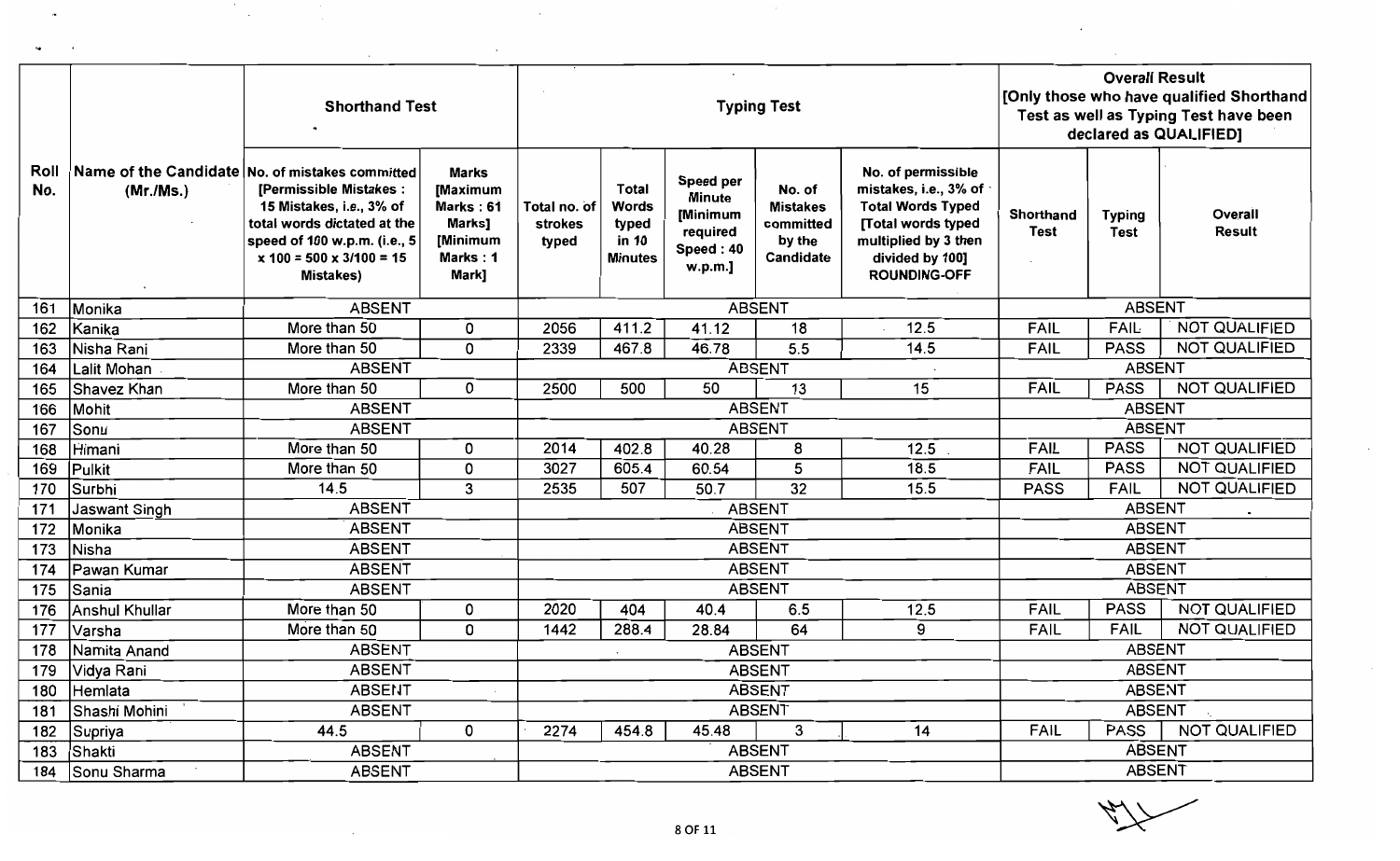|             |                       | <b>Shorthand Test</b>                                                                                                                                                                                           | <b>Typing Test</b>                                                               |                                         |                                                                  |                                                                            |                                                               | <b>Overall Result</b><br>[Only those who have qualified Shorthand<br>Test as well as Typing Test have been<br>declared as QUALIFIED]                            |                          |                              |                          |
|-------------|-----------------------|-----------------------------------------------------------------------------------------------------------------------------------------------------------------------------------------------------------------|----------------------------------------------------------------------------------|-----------------------------------------|------------------------------------------------------------------|----------------------------------------------------------------------------|---------------------------------------------------------------|-----------------------------------------------------------------------------------------------------------------------------------------------------------------|--------------------------|------------------------------|--------------------------|
| Roll<br>No. | (Mr./Ms.)             | Name of the Candidate No. of mistakes committed<br>[Permissible Mistakes:<br>15 Mistakes, i.e., 3% of<br>total words dictated at the<br>speed of 100 w.p.m. (i.e., 5<br>$x 100 = 500 x 3/100 = 15$<br>Mistakes) | <b>Marks</b><br>[Maximum<br>Marks: 61<br>Marks]<br>[Minimum<br>Marks: 1<br>Mark] | Total no, of<br><b>strokes</b><br>typed | <b>Total</b><br><b>Words</b><br>typed<br>in 10<br><b>Minutes</b> | Speed per<br><b>Minute</b><br>[Minimum<br>required<br>Speed: 40<br>w.p.m.] | No. of<br><b>Mistakes</b><br>committed<br>by the<br>Candidate | No. of permissible<br>mistakes, i.e., 3% of<br><b>Total Words Typed</b><br>[Total words typed<br>multiplied by 3 then<br>divided by 100]<br><b>ROUNDING-OFF</b> | Shorthand<br><b>Test</b> | <b>Typing</b><br><b>Test</b> | Overall<br><b>Result</b> |
| 185         | Rahul                 | <b>ABSENT</b>                                                                                                                                                                                                   |                                                                                  |                                         |                                                                  |                                                                            | <b>ABSENT</b>                                                 |                                                                                                                                                                 |                          | <b>ABSENT</b>                |                          |
| 186         | Shubham Taneja        | <b>ABSENT</b>                                                                                                                                                                                                   |                                                                                  |                                         |                                                                  |                                                                            | <b>ABSENT</b>                                                 |                                                                                                                                                                 |                          | <b>ABSENT</b>                |                          |
| 187         | Vijay Singh Mehta     | <b>ABSENT</b>                                                                                                                                                                                                   |                                                                                  |                                         |                                                                  |                                                                            | <b>ABSENT</b>                                                 |                                                                                                                                                                 |                          | <b>ABSENT</b>                |                          |
| 188         | Mahak Gurditta        | 39                                                                                                                                                                                                              | 0                                                                                | 1930                                    | 386                                                              | 38.6                                                                       | 29                                                            | 12                                                                                                                                                              | <b>FAIL</b>              | FAIL                         | <b>NOT QUALIFIED</b>     |
| 189         | Kiran                 | 48.5                                                                                                                                                                                                            | 0                                                                                | 2524                                    | 504.8                                                            | 50.48                                                                      | 33.5                                                          | 15.5                                                                                                                                                            | <b>FAIL</b>              | <b>FAIL</b>                  | <b>NOT QUALIFIED</b>     |
| 190         | Manjeet Dhariwal      | <b>ABSENT</b>                                                                                                                                                                                                   |                                                                                  |                                         |                                                                  |                                                                            | <b>ABSENT</b>                                                 |                                                                                                                                                                 |                          | <b>ABSENT</b>                |                          |
| 191         | Ashima                | <b>ABSENT</b>                                                                                                                                                                                                   |                                                                                  |                                         |                                                                  |                                                                            | <b>ABSENT</b>                                                 |                                                                                                                                                                 |                          | <b>ABSENT</b>                |                          |
| 192         | Deepa                 | More than 50                                                                                                                                                                                                    | 0                                                                                | 1944                                    | 388.8                                                            | 38.88                                                                      | 18.5                                                          | 12                                                                                                                                                              | <b>FAIL</b>              | <b>FAIL</b>                  | <b>NOT QUALIFIED</b>     |
| 193         | Deepika               | <b>ABSENT</b>                                                                                                                                                                                                   |                                                                                  |                                         |                                                                  |                                                                            | <b>ABSENT</b>                                                 |                                                                                                                                                                 |                          | <b>ABSENT</b>                |                          |
| 194         | Vishal                | <b>ABSENT</b>                                                                                                                                                                                                   |                                                                                  |                                         |                                                                  |                                                                            | <b>ABSENT</b>                                                 |                                                                                                                                                                 |                          | <b>ABSENT</b>                |                          |
| 195         | Vivek                 | <b>ABSENT</b>                                                                                                                                                                                                   |                                                                                  |                                         |                                                                  |                                                                            | <b>ABSENT</b>                                                 |                                                                                                                                                                 |                          | <b>ABSENT</b>                |                          |
| 196         | <b>Vikas Kumar</b>    | <b>ABSENT</b>                                                                                                                                                                                                   |                                                                                  |                                         |                                                                  |                                                                            | <b>ABSENT</b>                                                 |                                                                                                                                                                 |                          | <b>ABSENT</b>                |                          |
| 197         | Komal                 | <b>ABSENT</b>                                                                                                                                                                                                   |                                                                                  |                                         |                                                                  |                                                                            | <b>ABSENT</b>                                                 | $\sim$<br>$\cdot$                                                                                                                                               |                          | <b>ABSENT</b>                |                          |
| 198         | Renu Rani             | 22.5                                                                                                                                                                                                            | 0                                                                                | 2344                                    | 468.8                                                            | 46.88                                                                      | 18                                                            | 14.5                                                                                                                                                            | <b>FAIL</b>              | <b>FAIL</b>                  | <b>NOT QUALIFIED</b>     |
| 199         | Anita Rani            | 43                                                                                                                                                                                                              | 0                                                                                | 2416                                    | 483.2                                                            | 48.32                                                                      | $\overline{11}$                                               | 15                                                                                                                                                              | <b>FAIL</b>              | <b>PASS</b>                  | <b>NOT QUALIFIED</b>     |
| 200         | Yogesh Kumar          | <b>ABSENT</b>                                                                                                                                                                                                   |                                                                                  |                                         |                                                                  |                                                                            | <b>ABSENT</b>                                                 |                                                                                                                                                                 |                          | <b>ABSENT</b>                |                          |
| 201         | Niharika Dass         | More than 50                                                                                                                                                                                                    | 0                                                                                | 1921                                    | 384.2                                                            | 38.42                                                                      | 14.5                                                          | 12                                                                                                                                                              | <b>FAIL</b>              | <b>FAIL</b>                  | <b>NOT QUALIFIED</b>     |
| 202         | <b>Harkirat Singh</b> | <b>ABSENT</b>                                                                                                                                                                                                   |                                                                                  |                                         |                                                                  |                                                                            | <b>ABSENT</b>                                                 |                                                                                                                                                                 |                          | <b>ABSENT</b>                |                          |
| 203         | Dhaneesh Sharma       | More than 50                                                                                                                                                                                                    | 0                                                                                | 1427                                    | 285.4                                                            | 28.54                                                                      | 36.5                                                          | 9                                                                                                                                                               | <b>FAIL</b>              | <b>FAIL</b>                  | <b>NOT QUALIFIED</b>     |
| 204         | <b>Sovind</b>         | <b>ABSENT</b>                                                                                                                                                                                                   |                                                                                  |                                         |                                                                  |                                                                            | <b>ABSENT</b>                                                 |                                                                                                                                                                 |                          | <b>ABSENT</b>                |                          |
| 205         | <b>Tarun Rawat</b>    | More than 50                                                                                                                                                                                                    | 0                                                                                | 2517                                    | 503.4                                                            | 50.34                                                                      | 33                                                            | 15.5                                                                                                                                                            | <b>FAIL</b>              | <b>FAIL</b>                  | <b>NOT QUALIFIED</b>     |
| 206         | Divya Batra           | <b>ABSENT</b>                                                                                                                                                                                                   |                                                                                  |                                         |                                                                  |                                                                            | <b>ABSENT</b>                                                 |                                                                                                                                                                 |                          | <b>ABSENT</b>                |                          |
| 207         | Sunita Yadav          | More than 50                                                                                                                                                                                                    | 0                                                                                | 882                                     | 176.4                                                            | 17.64                                                                      | 9.5                                                           | 5.5                                                                                                                                                             | <b>FAIL</b>              | <b>FAIL</b>                  | <b>NOT QUALIFIED</b>     |
| 208         | Gaurav                | 24                                                                                                                                                                                                              | 0                                                                                | 2556                                    | 511.2                                                            | 51.12                                                                      | 6.5                                                           | 15.5                                                                                                                                                            | <b>FAIL</b>              | <b>PASS</b>                  | <b>NOT QUALIFIED</b>     |

 $\leftrightarrow$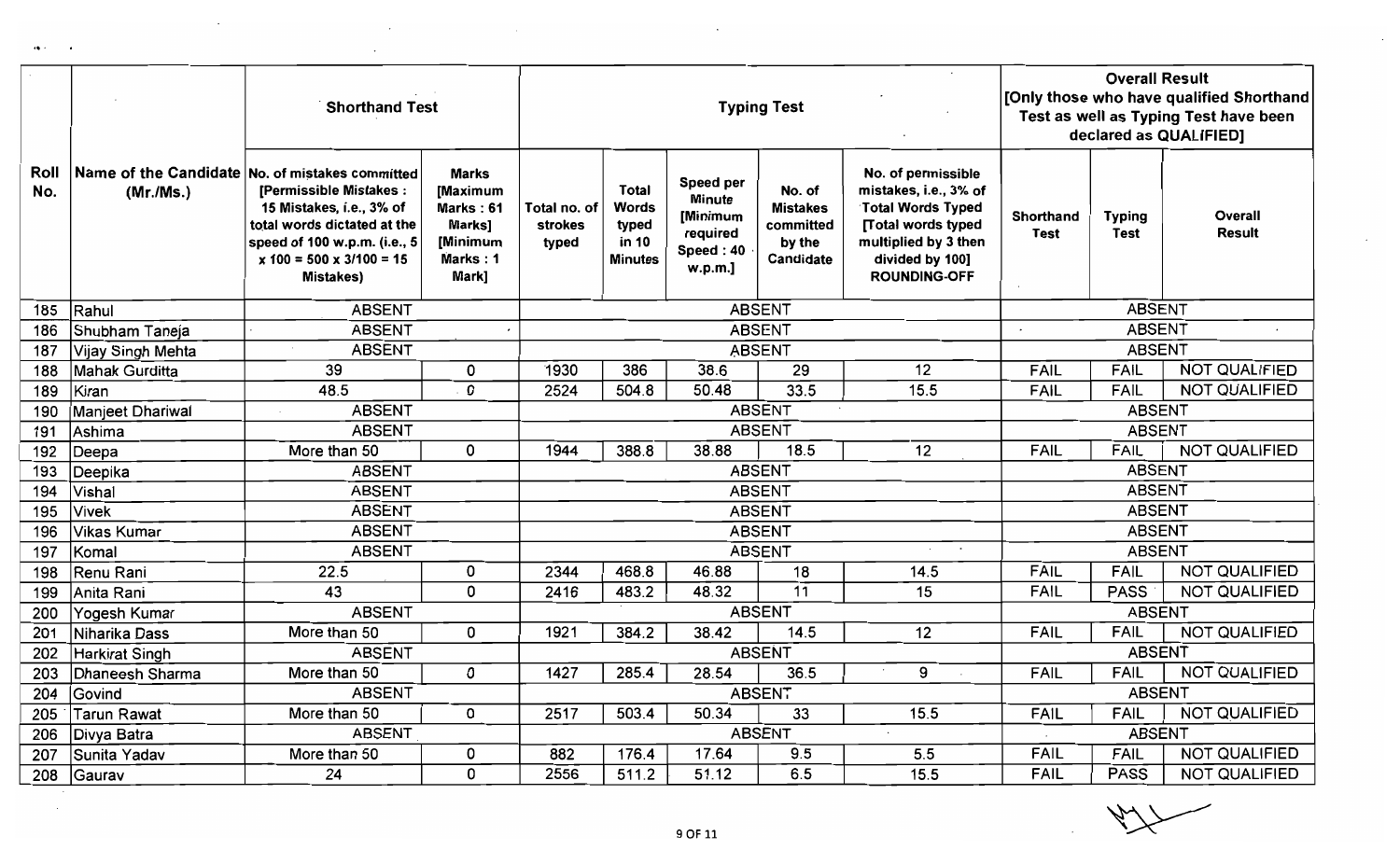|             |                      | <b>Shorthand Test</b>                                                                                                                                                                                                              |                                                                                  |                                         |                                                                  |                                                                            | <b>Typing Test</b>                                            |                                                                                                                                                                 | <b>Overall Result</b><br>[Only those who have qualified Shorthand<br>Test as well as Typing Test have been<br>declared as QUALIFIED] |                              |                      |  |
|-------------|----------------------|------------------------------------------------------------------------------------------------------------------------------------------------------------------------------------------------------------------------------------|----------------------------------------------------------------------------------|-----------------------------------------|------------------------------------------------------------------|----------------------------------------------------------------------------|---------------------------------------------------------------|-----------------------------------------------------------------------------------------------------------------------------------------------------------------|--------------------------------------------------------------------------------------------------------------------------------------|------------------------------|----------------------|--|
| Roll<br>No. | (Mr/Ms.)             | Name of the Candidate No. of mistakes committed<br><b>[Permissible Mistakes:</b><br>15 Mistakes, i.e., 3% of<br>total words dictated at the<br>speed of 100 w.p.m. (i.e., 5<br>$x 100 = 500 \times 3/100 = 15$<br><b>Mistakes)</b> | <b>Marks</b><br>[Maximum<br>Marks: 61<br>Marks]<br>[Minimum<br>Marks: 1<br>Mark] | Total no. of<br><b>strokes</b><br>typed | <b>Total</b><br><b>Words</b><br>typed<br>in 10<br><b>Minutes</b> | Speed per<br><b>Minute</b><br>[Minimum<br>required<br>Speed: 40<br>w.p.m.] | No. of<br><b>Mistakes</b><br>committed<br>by the<br>Candidate | No. of permissible<br>mistakes, i.e., 3% of<br><b>Total Words Typed</b><br>[Total words typed<br>multiplied by 3 then<br>divided by 100]<br><b>ROUNDING-OFF</b> | <b>Shorthand</b><br><b>Test</b>                                                                                                      | <b>Typing</b><br><b>Test</b> | Overall<br>Result    |  |
| 209         | Sapna                | <b>ABSENT</b>                                                                                                                                                                                                                      |                                                                                  |                                         |                                                                  |                                                                            | <b>ABSENT</b>                                                 |                                                                                                                                                                 |                                                                                                                                      | <b>ABSENT</b>                |                      |  |
| 210         | Yash Bhati           | More than 50                                                                                                                                                                                                                       | 0                                                                                | 1650                                    | 330                                                              | 33                                                                         | $\overline{12}$                                               | 10                                                                                                                                                              | FAIL                                                                                                                                 | FAIL -                       | <b>NOT QUALIFIED</b> |  |
| 211         | Diksha Rani          | <b>ABSENT</b>                                                                                                                                                                                                                      |                                                                                  |                                         |                                                                  |                                                                            | <b>ABSENT</b>                                                 |                                                                                                                                                                 |                                                                                                                                      | <b>ABSENT</b>                |                      |  |
| 212         | Anshul               | <b>ABSENT</b>                                                                                                                                                                                                                      |                                                                                  |                                         |                                                                  |                                                                            | <b>ABSENT</b>                                                 |                                                                                                                                                                 |                                                                                                                                      | <b>ABSENT</b>                |                      |  |
| 213         | Renu Yadav           | <b>ABSENT</b>                                                                                                                                                                                                                      |                                                                                  |                                         |                                                                  |                                                                            | <b>ABSENT</b>                                                 |                                                                                                                                                                 |                                                                                                                                      | <b>ABSENT</b>                |                      |  |
| 214         | Naveen               | <b>ABSENT</b>                                                                                                                                                                                                                      |                                                                                  |                                         |                                                                  |                                                                            | <b>ABSENT</b>                                                 |                                                                                                                                                                 |                                                                                                                                      | <b>ABSENT</b>                |                      |  |
| 215         | Ritik                | 17.5                                                                                                                                                                                                                               | 0                                                                                | 2724                                    | 544.8                                                            | 54.48                                                                      | 6                                                             | 16.5                                                                                                                                                            | FAIL                                                                                                                                 | <b>PASS</b>                  | <b>NOT QUALIFIED</b> |  |
| 216         | Amandeep             | <b>ABSENT</b>                                                                                                                                                                                                                      |                                                                                  |                                         |                                                                  |                                                                            | <b>ABSENT</b>                                                 |                                                                                                                                                                 |                                                                                                                                      | <b>ABSENT</b>                |                      |  |
| 217         | Sandeep Kumar        | More than 50                                                                                                                                                                                                                       | 0                                                                                | 1661                                    | 332.2                                                            | 33.22                                                                      | 27                                                            | 10                                                                                                                                                              | <b>FAIL</b>                                                                                                                          | <b>FAIL</b>                  | <b>NOT QUALIFIED</b> |  |
| 218         | Mamta                | <b>ABSENT</b>                                                                                                                                                                                                                      |                                                                                  |                                         |                                                                  |                                                                            | <b>ABSENT</b>                                                 |                                                                                                                                                                 |                                                                                                                                      | <b>ABSENT</b>                |                      |  |
| 219         | Mokshika             | More than 50                                                                                                                                                                                                                       | 0                                                                                | 2303                                    | 460.6                                                            | 46.06                                                                      | 9.5                                                           | 14                                                                                                                                                              | <b>FAIL</b>                                                                                                                          | <b>PASS</b>                  | NOT QUALIFIED        |  |
| 220         | Kumari Vaishali      | More than 50                                                                                                                                                                                                                       | 0                                                                                | 2107                                    | 421.4                                                            | 42.14                                                                      | 11                                                            | 13                                                                                                                                                              | <b>FAIL</b>                                                                                                                          | <b>PASS</b>                  | NOT QUALIFIED        |  |
| 221         | Rinky                | <b>ABSENT</b>                                                                                                                                                                                                                      |                                                                                  |                                         |                                                                  |                                                                            | <b>ABSENT</b>                                                 |                                                                                                                                                                 |                                                                                                                                      | <b>ABSENT</b>                |                      |  |
| 222         | Vardan Manchanda     | <b>ABSENT</b>                                                                                                                                                                                                                      |                                                                                  |                                         |                                                                  |                                                                            | <b>ABSENT</b>                                                 |                                                                                                                                                                 |                                                                                                                                      | <b>ABSENT</b>                |                      |  |
| 223         | Karin                | More than 50                                                                                                                                                                                                                       | 0                                                                                | 2905                                    | 581                                                              | 58.1                                                                       | $\overline{13}$                                               | 17.5                                                                                                                                                            | <b>FAIL</b>                                                                                                                          | <b>PASS</b>                  | NOT QUALIFIED        |  |
| 224         | <b>Gurpreet Kaur</b> | <b>ABSENT</b>                                                                                                                                                                                                                      |                                                                                  |                                         |                                                                  |                                                                            | <b>ABSENT</b>                                                 |                                                                                                                                                                 |                                                                                                                                      | <b>ABSENT</b>                |                      |  |
| 225         | Bharti               | <b>ABSENT</b>                                                                                                                                                                                                                      |                                                                                  |                                         |                                                                  |                                                                            | <b>ABSENT</b>                                                 |                                                                                                                                                                 |                                                                                                                                      | <b>ABSENT</b>                |                      |  |
| 226         | Kanta                | More than 50                                                                                                                                                                                                                       | 0                                                                                | 1397                                    | 279.4                                                            | 27.94                                                                      | 3.5                                                           | 8.5                                                                                                                                                             | FAIL                                                                                                                                 | <b>FAIL</b>                  | NOT QUALIFIED        |  |
| 227         | Dinesh Singh Negi    | More than 50                                                                                                                                                                                                                       | 0                                                                                | 1976                                    | 395.2                                                            | 39.52                                                                      | 6                                                             | 12                                                                                                                                                              | FAIL                                                                                                                                 | <b>FAIL</b>                  | <b>NOT QUALIFIED</b> |  |
| 228         | Gurjeet Singh        | <b>ABSENT</b>                                                                                                                                                                                                                      |                                                                                  |                                         |                                                                  |                                                                            | <b>ABSENT</b>                                                 |                                                                                                                                                                 |                                                                                                                                      | <b>ABSENT</b>                |                      |  |
| 229         | <b>Vivek Kumar</b>   | <b>ABSENT</b>                                                                                                                                                                                                                      |                                                                                  |                                         |                                                                  |                                                                            | <b>ABSENT</b>                                                 |                                                                                                                                                                 |                                                                                                                                      | <b>ABSENT</b>                |                      |  |
| 230         | Neha Mirg            | <b>ABSENT</b>                                                                                                                                                                                                                      |                                                                                  |                                         |                                                                  |                                                                            | <b>ABSENT</b>                                                 |                                                                                                                                                                 |                                                                                                                                      | <b>ABSENT</b>                |                      |  |
| 231         | Surya Prakash        | 30                                                                                                                                                                                                                                 | 0                                                                                | 2290                                    | 458                                                              | 45.8                                                                       | 7.5                                                           | 14                                                                                                                                                              | <b>FAIL</b>                                                                                                                          | <b>PASS</b>                  | NOT QUALIFIED        |  |
| 232         | Pankaj               | <b>ABSENT</b>                                                                                                                                                                                                                      |                                                                                  |                                         |                                                                  |                                                                            | <b>ABSENT</b>                                                 |                                                                                                                                                                 |                                                                                                                                      | <b>ABSENT</b>                |                      |  |

 $c_{\pmb{\cdot}}$ 

 $\sim$